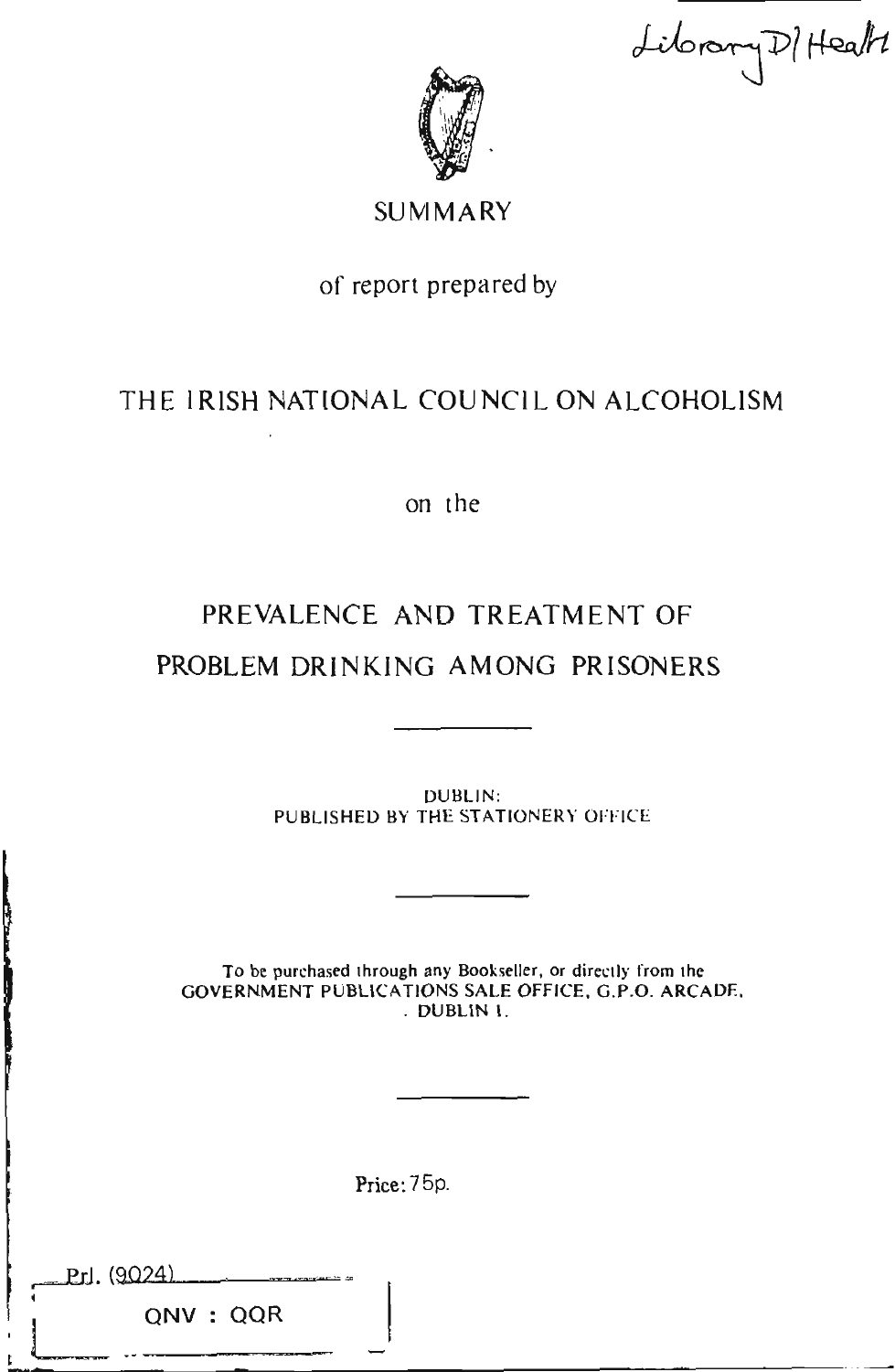009088

J.



SUMMARY

of report prepared by



# PREVALENCE AND TREATMENT OF

# PROBLEM DRINKING AMONG PRISONERS

DUBLIN: PUBLISHED BY THE STATIONERY OFFICE

To be purchased through any Bookseller. or directly from the GOVERNMENT PUBLICATIONS SALE OFFICE, G.P.O. ARCADE, . DUBLIN I. \

Price: 75p.

PrJ. (9024)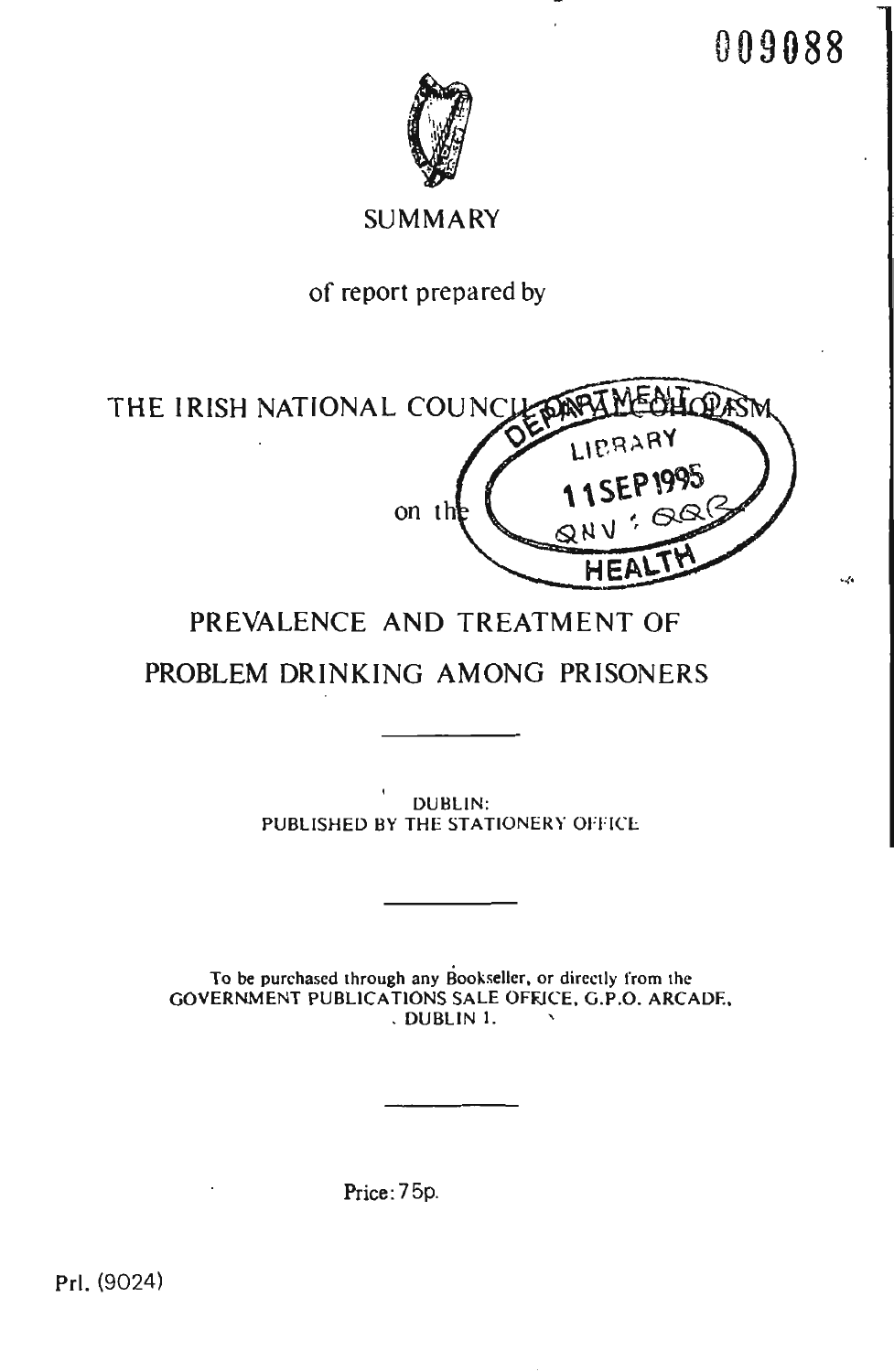$\ddot{\sim}$ 

 $\overline{\mathbf{y}}$ 

 $\sum_{i=1}^{N} \frac{1}{i} \sum_{j=1}^{N} \frac{1}{j} \sum_{j=1}^{N} \frac{1}{j} \sum_{j=1}^{N} \frac{1}{j} \sum_{j=1}^{N} \frac{1}{j} \sum_{j=1}^{N} \frac{1}{j} \sum_{j=1}^{N} \frac{1}{j} \sum_{j=1}^{N} \frac{1}{j} \sum_{j=1}^{N} \frac{1}{j} \sum_{j=1}^{N} \frac{1}{j} \sum_{j=1}^{N} \frac{1}{j} \sum_{j=1}^{N} \frac{1}{j} \sum_{j=1}^{N} \frac{1}{j$ 

 $\sim$ 

 $\mathcal{L}(\mathcal{L}(\mathcal{L}(\mathcal{L}(\mathcal{L}(\mathcal{L}(\mathcal{L}(\mathcal{L}(\mathcal{L}(\mathcal{L}(\mathcal{L}(\mathcal{L}(\mathcal{L}(\mathcal{L}(\mathcal{L}(\mathcal{L}(\mathcal{L}(\mathcal{L}(\mathcal{L}(\mathcal{L}(\mathcal{L}(\mathcal{L}(\mathcal{L}(\mathcal{L}(\mathcal{L}(\mathcal{L}(\mathcal{L}(\mathcal{L}(\mathcal{L}(\mathcal{L}(\mathcal{L}(\mathcal{L}(\mathcal{L}(\mathcal{L}(\mathcal{L}(\mathcal{L}(\mathcal{$  $\mathcal{L}(\mathcal{L}^{\mathcal{L}})$  and  $\mathcal{L}(\mathcal{L}^{\mathcal{L}})$  and  $\mathcal{L}(\mathcal{L}^{\mathcal{L}})$ 

 $\label{eq:2.1} \mathcal{L}(\mathcal{L}) = \mathcal{L}(\mathcal{L}) \mathcal{L}(\mathcal{L}) = \mathcal{L}(\mathcal{L}) \mathcal{L}(\mathcal{L}) \mathcal{L}(\mathcal{L})$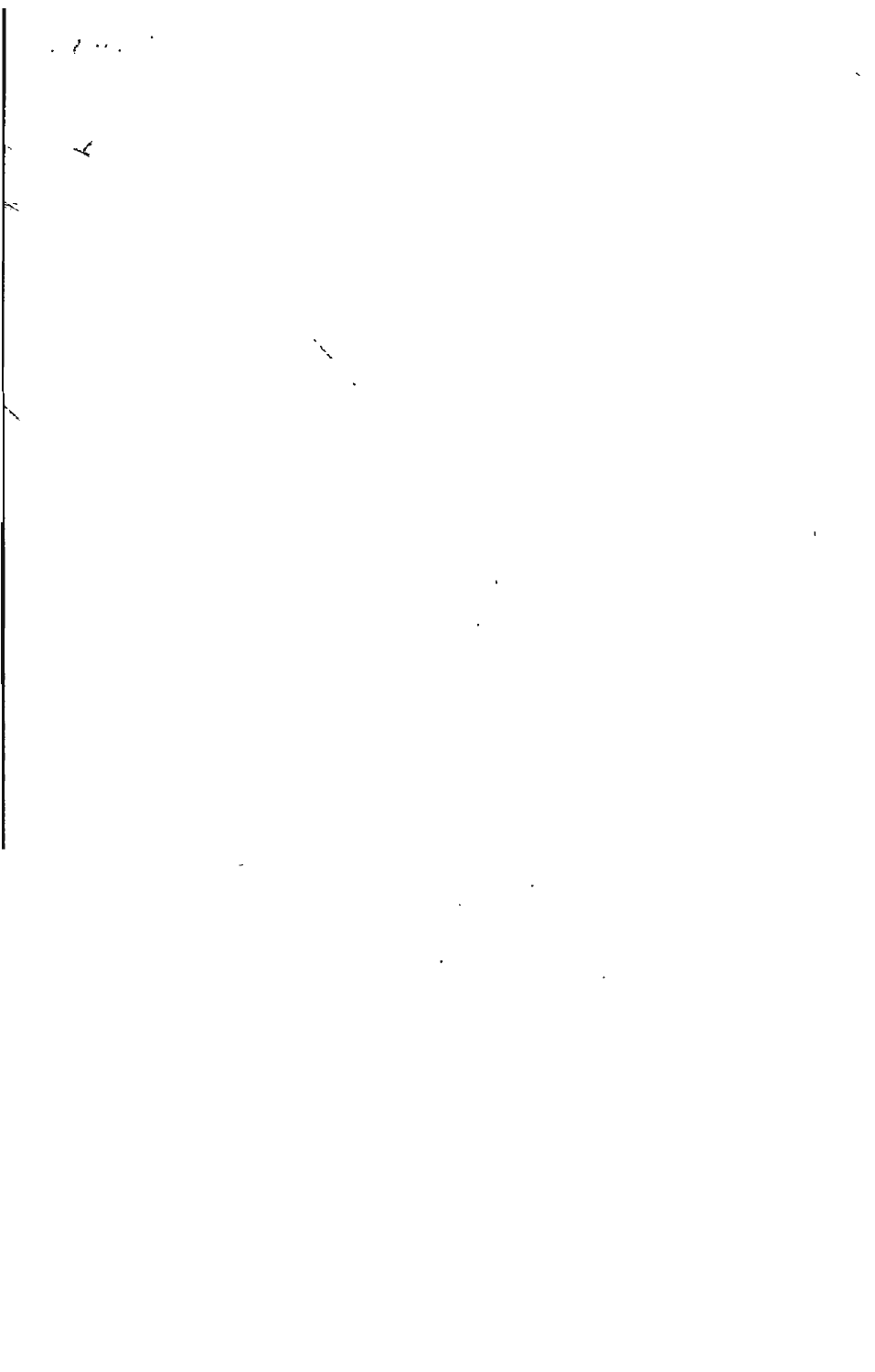# PRISONERS AND ALCOHOL RESEARCH

In 1976, a research project confined to male prisoners was undertaken in Irish prisons:-

- a. to determine the prevalence of problem drinking among prisoners and
- b. to make recommendations as to how such prisoners might be treated.

In consultation with the Joint Honorary Directors, Dr. R.D. Stevenson, M.D., D.P.M., M.R.C.Psych., and Dr. D. Walsh, M.B., B.Ch., F.R.C.Psych., F.F.C.M., F.F.C.M.I., D.P.M., this research project was planned, designed and completed jointly by Helen Downing, B.Soc.Sc., Dip.Stats., and Jodie Walsh, M.Soc.Sc., the Joint Research Organisers.

The Report on the project was completed in 1978. It comprised three large volumes which were submitted to the Minister for Justice, whose predecessor in office had initiated the project. In the opinion of the Council the report in its original form was not suitable for publication. They subsequently prepared this abridged version with a view to publication.

This abridged version includesl-

| Section I:         | The Introduction to the Report in full.                                                                                    |
|--------------------|----------------------------------------------------------------------------------------------------------------------------|
| Section II:        | A complete summary of the Main Findings,<br>and Conclusions of the Report on the Adult<br>population in the prison system. |
| Section III:       | A complete summary of Main Conclusions and<br>Findings of the Report on the Juvenile<br>Population in the prison system.   |
| <b>Section IV:</b> | Recommendations for Treatment and Prevention.                                                                              |

July. 1980.

þ.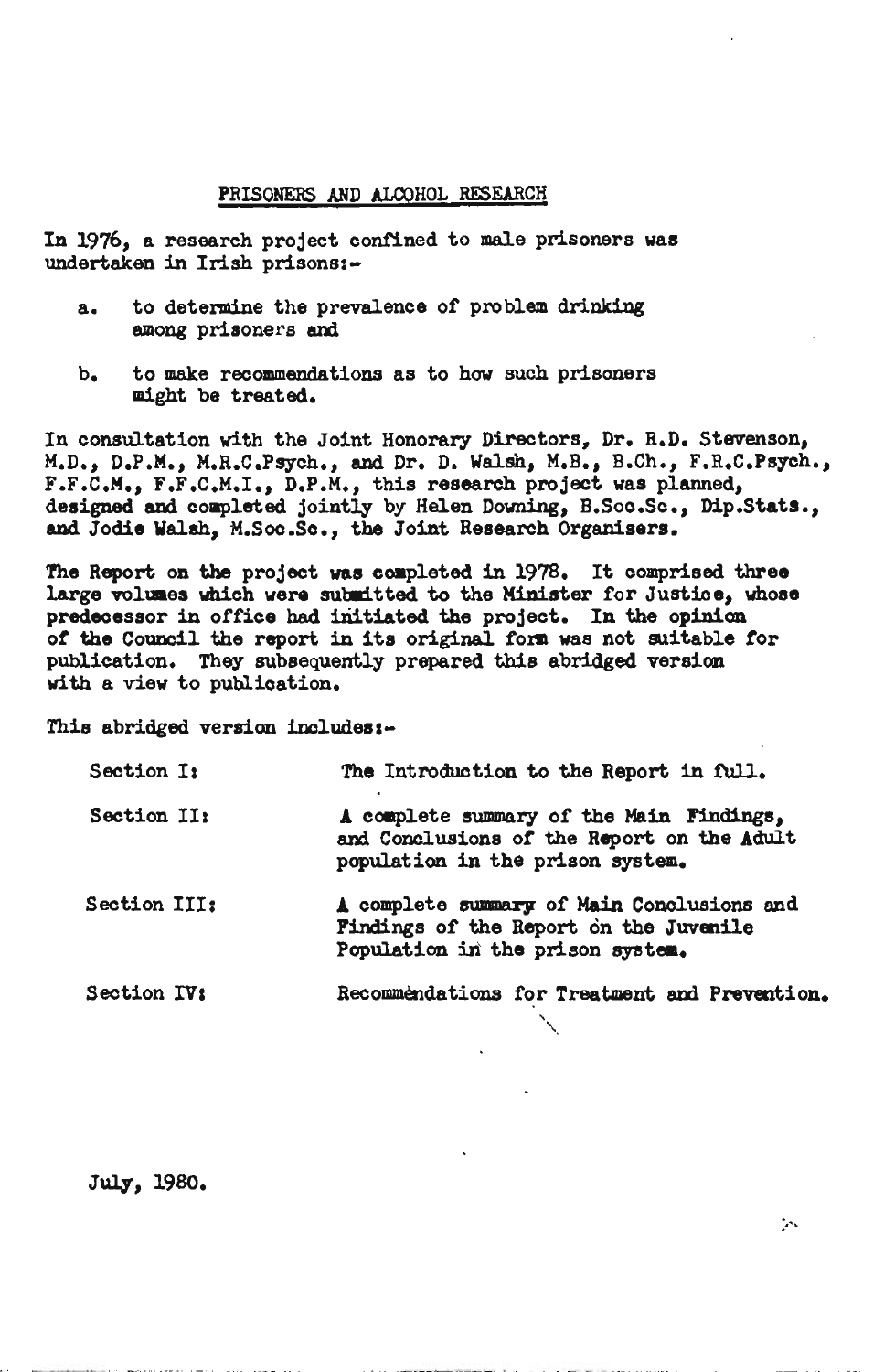### SECTION I

#### INTRODUCTION

This is a report on a research project carried out by the Irish National Council on Alcoholism. This project originated in a request from Mr. Patrick Cooney, then Minister for Justice. The Minister asked for the assistance of the Council:-

- a. in determining the incidence of alcoholism among prisoners, and
- b. to make recommendations as to how such prisoners might be treated.

The Council readily agreed, and designated two of its members, Dr. R. D. Stevenson and Dr. D. Walsh. (who were also members of the Alcohol Scientific Research Committee), as Joint Honorary Directars of the project.

The Directors studied the implications, and presented recommendations to the Minister regarding the scope and method of the project. At an early meeting with the Minister, the Directors adverted to the difficulty in defining 'alcoholism' accurately, and in such a manner that would permit the framing of specific research criteria. It was emphasised that heavy drinking which might fall short of 'alcoholism' as generally defined could give rise to numerous problems in the medical, social, and economic lives of the individuals concerned, and that these problems should be assessed. The Minister agreed. Accordingly, the requirement was altered and the research project was reframed:-

- a. to determine the prevalence of problem drinking among prisoners, and
- b. to make recommendations as to how such prisoners might be treated.

The second requirement, i.e., to make recommendations regarding treatment, created the necessity far the research to include investigation into the social and demographic characteristics of the prison population; their The second requirement, i.e., to make recommendations regarding to<br>created the necessity for the research to include investigation is<br>social and demographic characteristics of the prison population;<br>early drinking experien

The research was designed as an exploratory, descriptive study. Exploratory, in that no prior study of this nature had been conducted in this country. Descriptive in the sense that it aimed to describe accurately, 'problem drinking' among prisoners, and their background social and demographic characteristics. This involved collecting information and conducting preliminary analysis on a broad range of possible problematio areas. This analysis was carried to the point where it answered adequately the question posed by the Minister.

# 1. Problem drinking

 $\prec$ 

In arder to answer the first and major problem of the research - to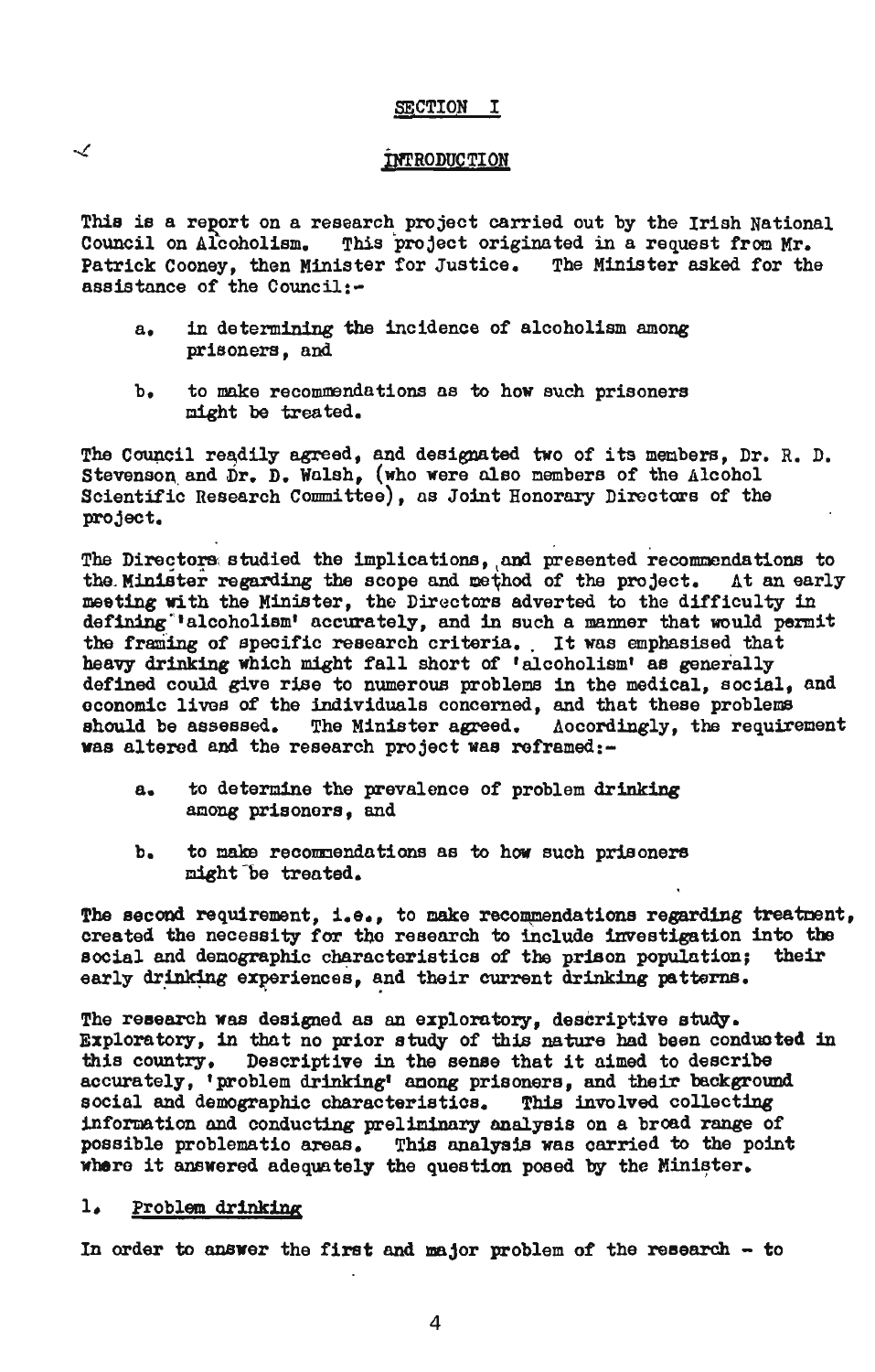determine the prevalence of 'problen drinking' among prisoners - a working definition of 'problen drinking' had to be decided on. Ambiguities as to what would constitute 'problem drinking' wore evident from the literature and from consultation with experts in the field. However, the World Health Organisation (1952) definition of alcoholism was seen as being the most useful basis for looking at problen drinking. It comprised of three components:-

excessive drinking,

dependence on alcohol, and

problems related to alcohol.

Prevalence rates were determined for each of the three individual conponents and for the inter-relationship between dependence on the one hand and both excessive drinking and problems related to alcohol on the other.

During piloting it became clear that the use of alcohol and the problems relating thereto differed for those under 18 years as opposed to those over 18 years. Accordingly, two studies were undertaken, one dealing With the Adult population and the other dealing with tho Juvenile population.

# 2. Background social, denographic and criminal characteristics.

The second problen of the research was to collect infornation on background, social, demographic and criminal characteristics of the survey population, in order to facilitate the Directors in recommending a treatnent programma. Descriptive infornation on these characteristics and the early drinking experiences and the current drinking patterns of the drinking population was reported on. The reportwse presented in the following sequences-

Chapter 1: Introduced the study and presented the main findings and conclUSions from the study.

I

- Chapter 2: Reviewed the relevant international literature.
- Chapter 3: Discussed the research design and the methodology used in the study.  $\sim$   $\sim$
- Chapter 4: Presented the findings on the major social, demographic and criminal characteristics of the survey population.
- Chapter 5: Discussed the early drinking experiences, and the current drinking patterns of the drinking population.
- Chapter  $6:$  Discussed excessive drinking and its prevalonce anong the drinking population.
- Chapter 7: Discussed dependence on alcohol and its prevalence among the drinking population.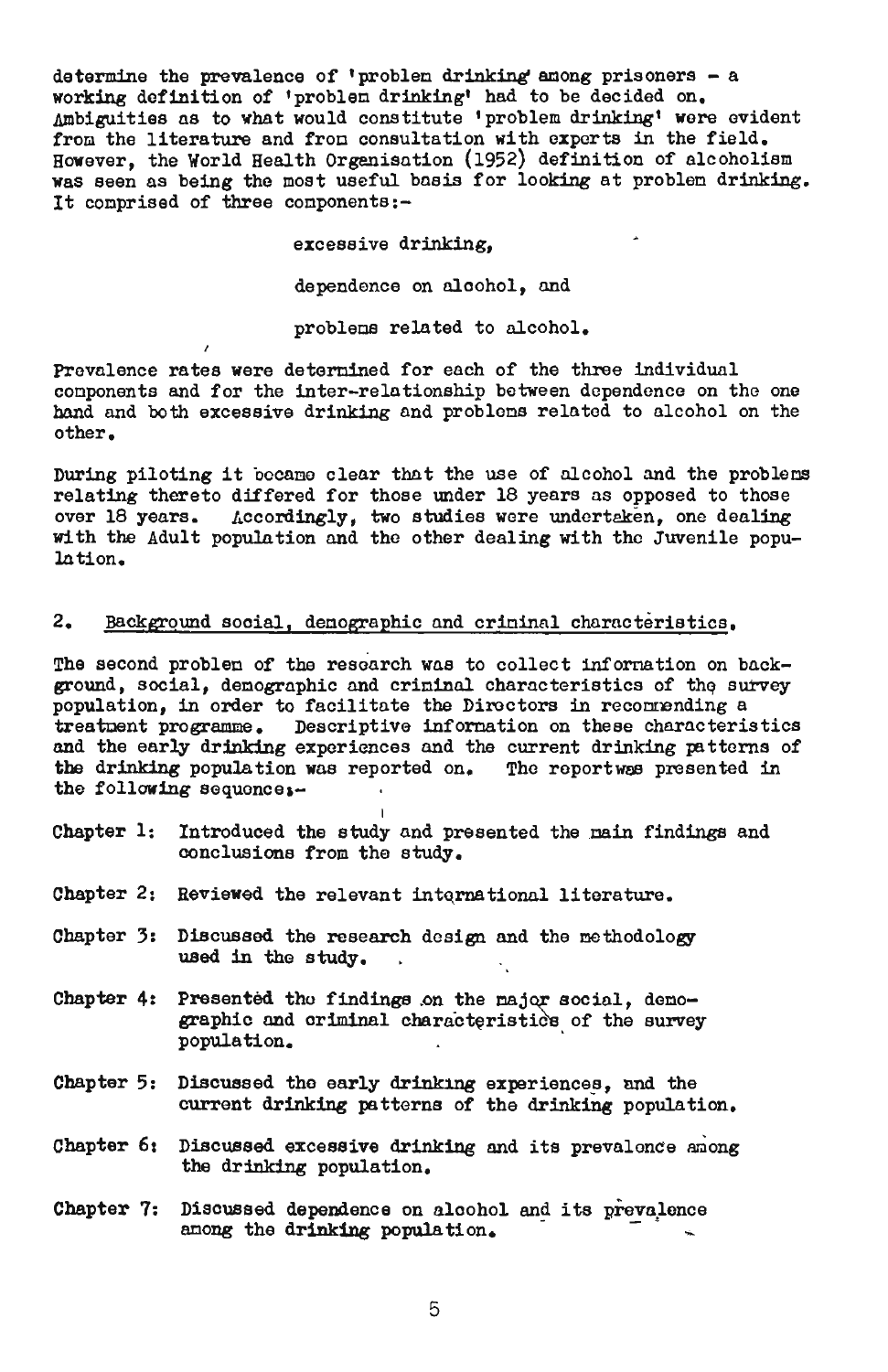- Chapter 8: Discussed problems related to alcohol and their prevalence among the drinking population.
- Chapter 9: Discussed the prevalence of dependence on alcohol and excessive intake and the prevalence of dependence on Кć alcohol and problems related to alcohol anong the drinking population.
- Chapter 10: biscussed the inter-relationship of the three criteria; excessive drinking, dependence on alcohol and problems related to alcohol anong the drinking population.
- Chapter 11: Summarised the main findings on the prevalence of problem drinking anong the survey population and discussed the background characteristics in torns of dependence and non-dopendence on alcohol.

 $\Lambda$  sunmary of the main findings and conclusions was included in each chapter and was also presonted in Section II.

#### SECTION II

# SUMMARY OF MAIN FINDINGS AND CONCLUSIONS IN RELATION TO THE ADULT. POPULATION

A review of the relevant international literature led to the following considerations and conclusions:-

1. It illustrated the difficulties of conparing previous studies because of:-

Chapter<sub>2</sub>

- a. the lack of standardisation of the definition of 'alcoholism' nnd 'problem drinking';
- b. the fact that different criteria were used and different measurenents applied;

- c. .the diversity of proceduros eoployed for sampling the prison and related populations.
- 2. It exposod linitations in interpreting existing findings on prevalence rates of problems related to alcohol anong prisoners.
- 3. It disclosed the necessity to extend the research to cooparative control groups outside the prison system, where the object of research was to determine the link between alcohol and crime or to determine the involvement of alcohol in motivating criminal activi ties.
- 4. It discussed the advantages and disadvantages, and the desirability, of validating prisoner's responses by interviews with other members of his family.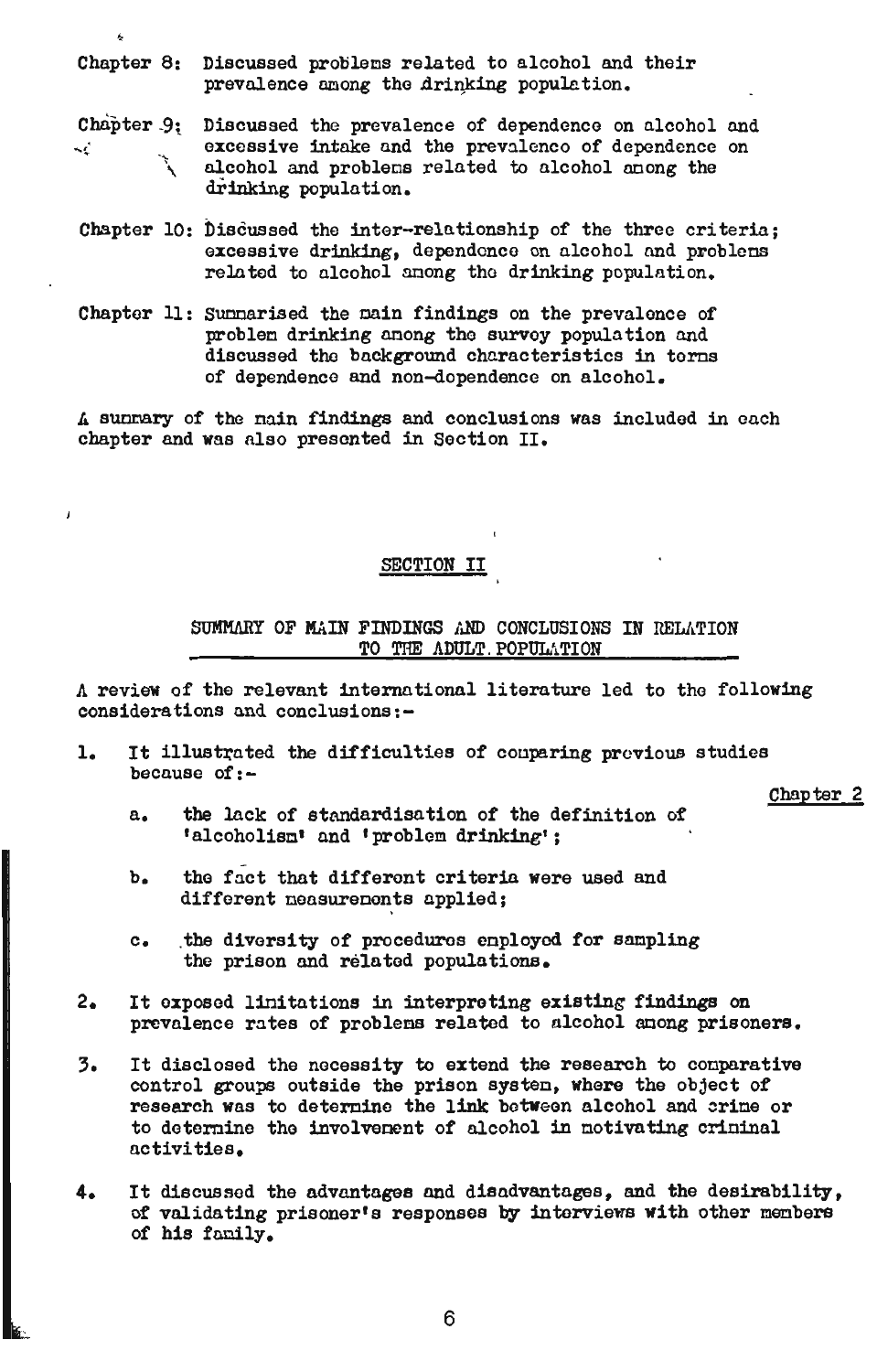- 5. In spite of the different criteria used in the studies reviewed, which inposed linitations on detailed conparisons, a broad neasure of agreenent was disclosed in regard to the high prevalence rate of alcohol involvenent of prisoners.
- 6. The literature also identified certain social and criminal characteristics of 'alcoholic' as distinct fron 'non-alcoholic' prisoners.
- $7.7$  The literature also indicated the generally low involvement of alcoholic prisonors in treatment programmes, and the general lack of treatnent facilities for alcoholic prisoners.
- 8. The literature disclosed the paucity of knowledge in that no previous study of this type had been undertaken in the Republic of Ireland. However, the study of the literature provided considerable background information for the research organisers, and led to certain inportant conclusions regarding the design of the envisaged project.
- 9. It reinforced the decision already taken to study' problen drinking' rather than to confine the study to 'alcoholisn'.
- 10. It led to the decision to use the World Health Organisation's definition of 'alcoholism' as a basis, because of the fact that it was sufficiently broad in scope to cover problen drinking.
- 11. It led to the decision to establish broad based criteria to neasure the prevalence of problen drinking.
- 12. Since the research was not intended to investigate any link between alcoholism and crino, it was not seen to be necessary to study conparative control groups.
- 13. It led to the conclusion that it would be desirable to validate prisoners' responses by interviewing family nembers. This was not done,because it was believed that a nunber of prisoners had become estranged fron their fanilies, and because of the need to protect their privacy.
- . 14. It ecphasised the importance of well-founded reconnendations regarding traatment facilities, and reinforced the decision to seek information on the background characteristics of the survey population.

The following are the main considerations and conclusions reached in determining the methodological framework of the study:-

Chapter  $3$ 

- 15. In the field of alcoholism, both the nature of the phenonenon itself and the neasures used to define it are contentious issues.
- 16. There is a lack of general concensus on the criteria which should be used as accurate indicators of alcoholism.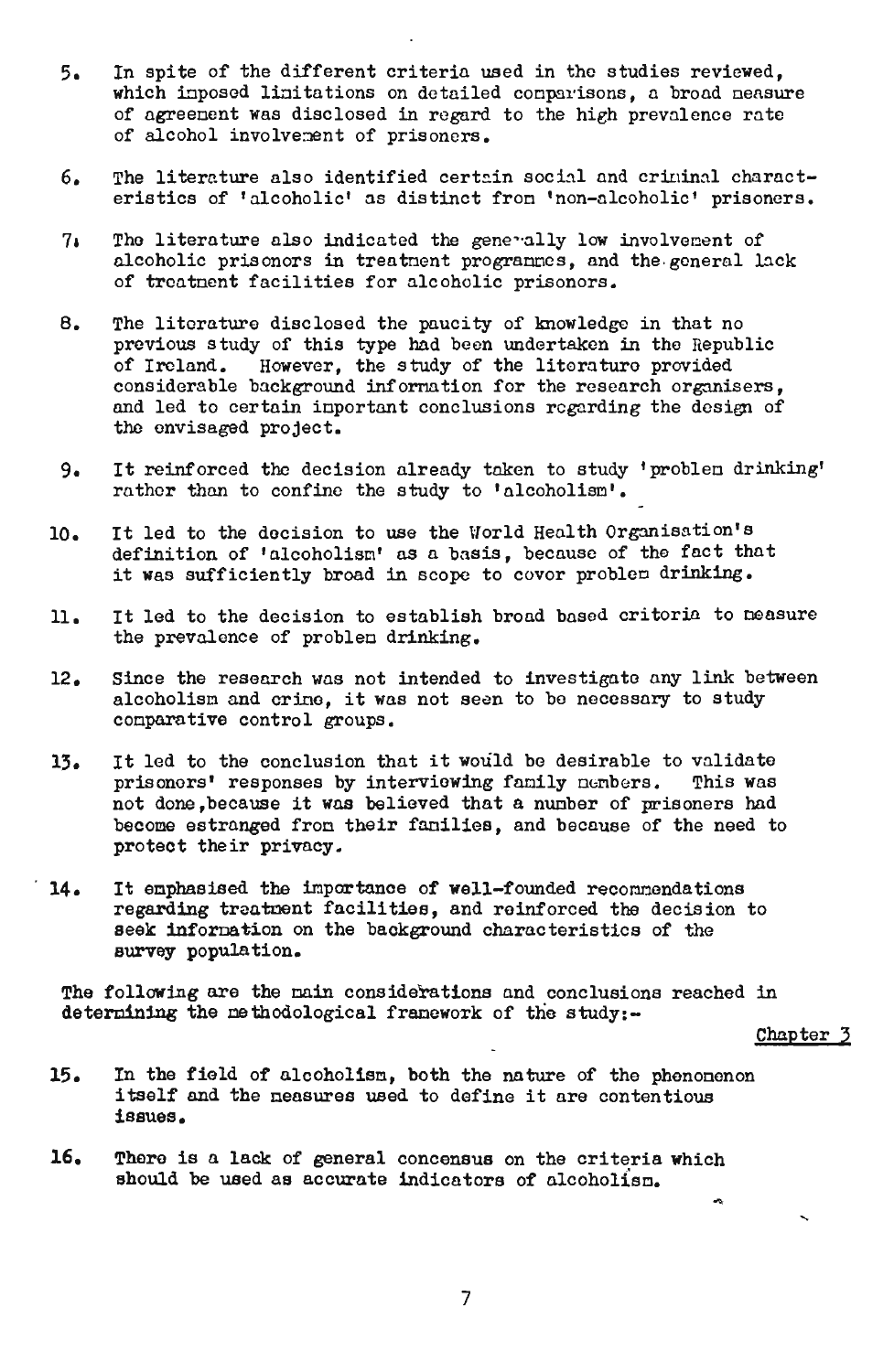- $17.$ These considerations led to a reformulation of the original requirement to determine the prevalence of problem drinking.
- Problem drinking was seen as a condition which manifests itself  $\prec$  18. by behaviour which repeatedly created problems for the individual in any department of his life.
	- 19. The World Health Organization definition of 'alcoholism' was seen to be the most comprehensive and appropriate basis to identify problem drinking.
	- 20. The definition included three major components:
		- á B excessive drinking,
		- $b_{\bullet}$ dependence on alcohol,
		- c. disturbance or interference with bodily or nental health, inter-personal relations, snooth social and economic functioning, or the prodromal signs of such developments, (i.e., problems related to alcohol).
	- It becane necessary to collect information on these three  $21.$ components.
	- $22.$ The literature and the experience of those persons working in the field in the Republic of Ireland indicated that those who show prodromal signs or those who experience problems related to their use of alcohol, need not necessarily score under all three components.
	- $23.$ The prevalence rates had to be based on each of the three components and on their inter-relationships.
	- $24.$ The research focussed on current problem drinking, i.e., drinking in the last 12 months in which they were outsido prison.
	- $25.$ To neasure excessive drinking, two measures were designed:
		- $a_{\bullet}$ a type of drinker index based on the average monthly consumption of absolute alcohol;
		- a bout or binge drinker index.  $b_{\bullet}$
	- Consumption of at least 15 centilitres absolute alcohol per day  $(1)$ 26. or 450 centilitres per nonth was considered to be excessive in the case of the type of drinker index; for the bout drinking indox, respondents would have to report drinking continuously for at least two or nore days in a row during the previous year.

<sup>(1)</sup> Fifteen centilitres of absolute alcohol would be equivalent to about 6 pints of beer or 11 x  $\frac{1}{2}$  glasses of spirits.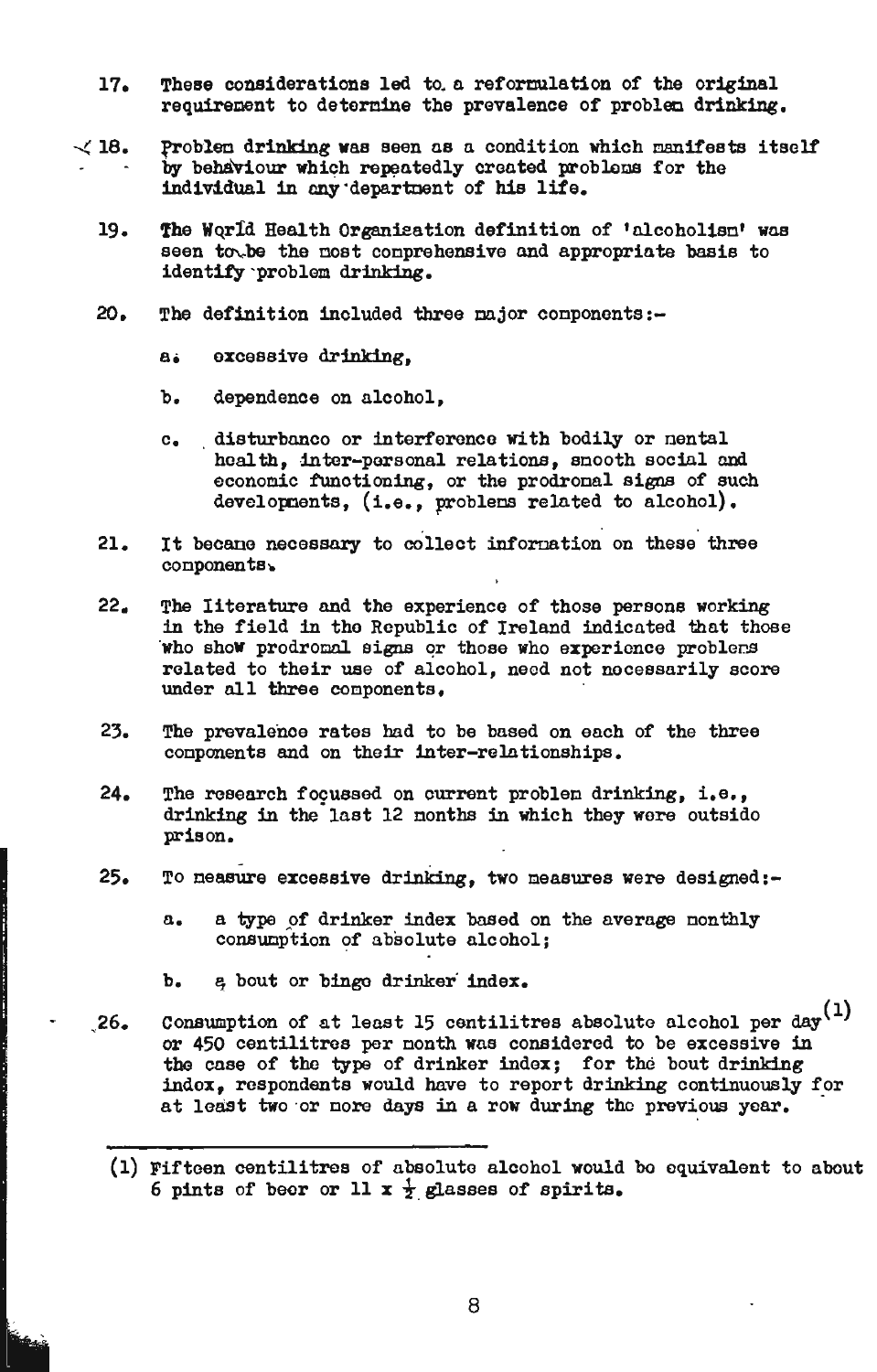- 27. A number of indicators to measure dependence on alcohol were constructed. These included:
	- a. physical dependence,
	- b. psychological dependence,
	- c. self-perceived problem,
	- d. problem perceived by others.

The prevalence of dependence on alcohol was based on the percentage having experienced one of the items of physical dependence in the last year outside.

- 28. A number of indicators of problems related to alcohol were compiled, covering legal, financial, social, familial, employment and medical. The prevalence of problems related to alcohol Was based on the percentage eXperiencing a number of problem areas related to alcohol in their last year outside.
- 29. Guttman scales, indices and inter-correlation matrices were used in inter-relating the data obtained.
- 30. An attempt to inter-relate the three components of problem drinking was undertaken. However, since the study was designed as an exploratory descriptive study, only preliminary analysis of the data, sufficient to answer the questions posed by the Einister, was undertaken.
- 31. Data was collected by an interview Schedule administered by trained female interviewers.
- 32. Extensive piloting was considered essential to test measures used abroad in relation to the Irish population: where adequate measures did not eXist, new measures had to be designed; the presentation of the schedule and the schedule itself were modified a number of times as a result of experience gained in the course of the piloting.
- 33. Piloting indicated the necessity to design a separate schedule for those under 18 years of age.
- $34.$  It was decided to sample from the universe as opposed to total coverage; to ensure that a representative sample was taken it was decided to base the sample on all committals between 1st March, 1976, and 20th August, 1976.
- $35.$  Out of 1,065 prisoners aged 18 years or over committed during that period, 400 were interviewed.
- $36.$  An administrative system was designed for the fieldwork stage.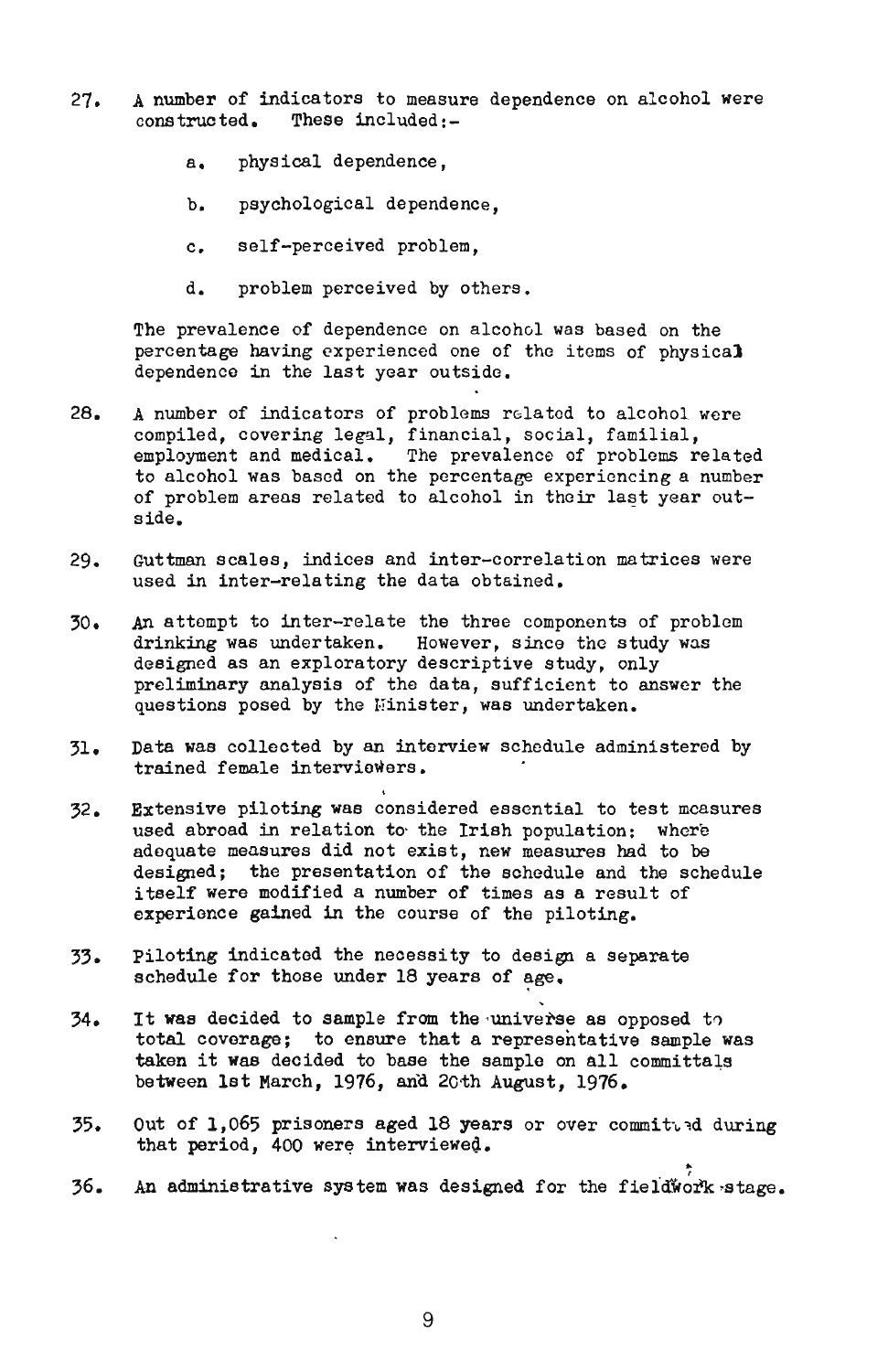- '7. The representativeness of the sample was assessed under the headings, length of sentence, age, and type of offence. Although the sample was broadly representative, it had the following limitations:
	- a. it slightly under-represented the short-term length of sentence category, i.e., those serving less than six months; conversely, it slightly over-represented the category serving six months or more.
	- the survey population slightly under-represented those<br>of 35 years and over, of 35 years and over.
	- c. the survey population was broadly representative of type of offence categories; however, in the case of the category. "Offences against property with Violence", the survey population was over-represented in comparison with adult committals not interviewed.

The findings relating to the background characteristics of the survey population showed:-

Chapter 4

- 38. A large urban representation, particularly from the major cities Dublin and Cork, was disclosed among the prison population. This representation was disproportionate to the distribution of the general population.
- '9. There was a high proportion of the prison population who had not lived with both natural parents during their childhood. Almost a quarter of the survey population had spent some time before the age of 16 years in an industrial school or reformatory.
- 40. Less than one third of respondents' fathers were in full-time employment at the time of the survey, and a further third had died or separated; high proportions of respondents' fathers were involved in manual work according to the Hall Jones and census classifications.
- 41. The findings disclose that respondents came from large families, the average being 8.22 children compared with a national average of 3.45.
- 42. Over 65 per cent of respondents had left school at or before 14 years of age, and 74 per cent never sat an examination. In general, there was a low level of involvement in formal education by the survey population.
- 43. The youth of the survey population was a striking feature, almost 60 per cent were in the age group 15 to 24, compared with 16.4 per cent in the same age group in the general population.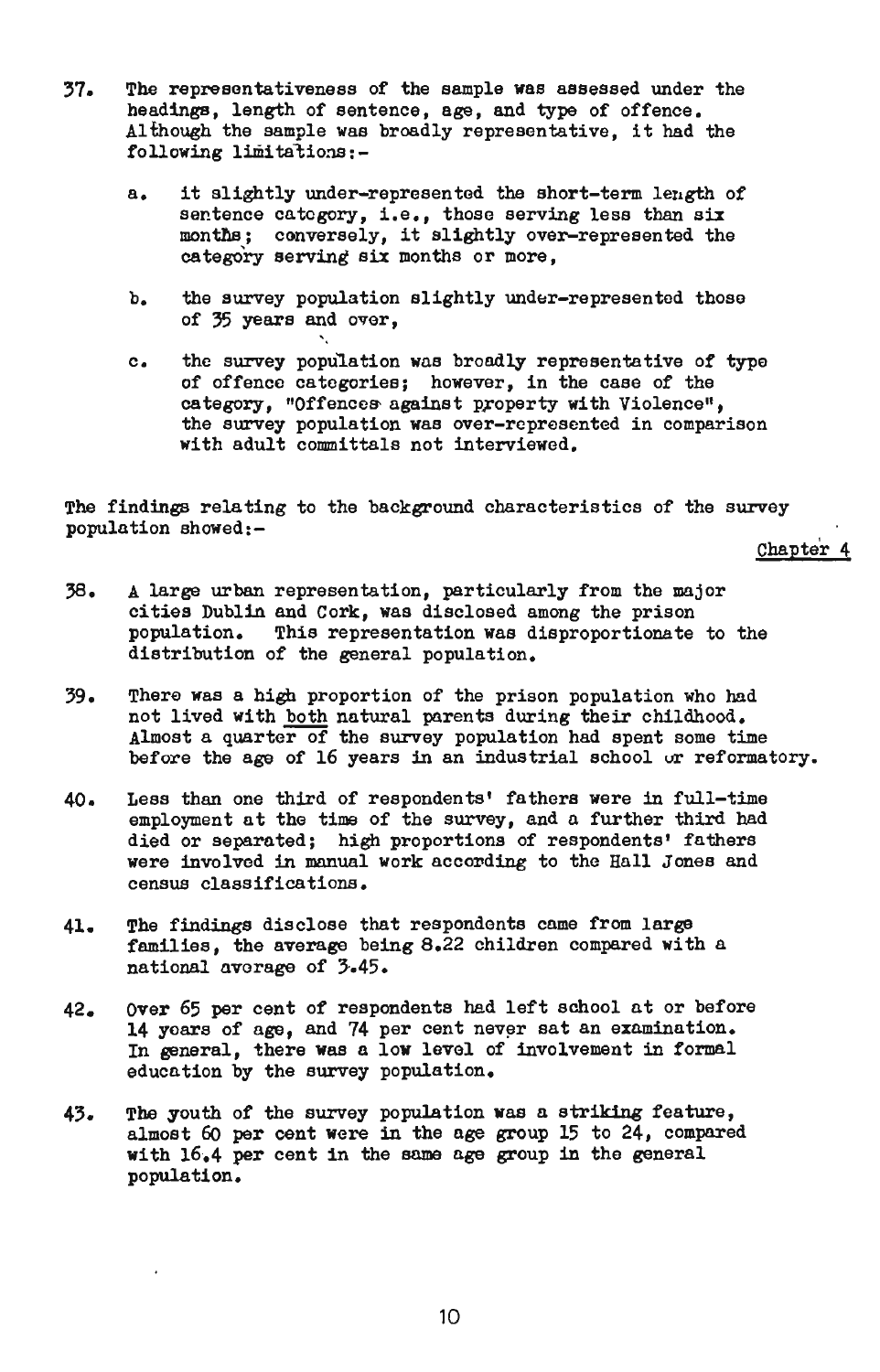- 44. Even considering the youth of the population, single persons were over-represented; over 68 per cent were single.
- 45. A high level of unemployment was reported by the survey population, almost 56 per cent were 'memployed immediately prior to committal, and over 47 per cent had been unemployed for the provious 12 months or longer.
- 46. The majority of rospondents were classified as being manual workers on the basis of their 'best ever' job.
- 47. A study of respondents' living accommodation in the previous year showed a certain amount of mobility, with 26 por cent living in two or more different places.
- 48. A high level of previous involvement with the law was reported by many of the survey population: 87 per cent had previous convictions and over 65 per cent had previously served sentences, 56 per cent had been in places of detention before the age of 21 years.
- 49. There was some evidence of familial involvement with the law and over half the respondents committed current offence in company with members of his family or friends.
- $50.$  In general, the findings indicate that the majority of respondents spent their youth in urban areas - there is an over-representation of young persons who come from the lower socio-economic groups, who come from large families and who have had little involvement in formal educution and a high level of involvement in criminal activities. Familial and peer group involvement with the law was also indicated.

The findings relating to the early drinking experiences and the current drinking patterns of the drinking population showed that:-

Chapter 5

- 51. Some 72 per cent of respondents reported that they were under 17 years when they took their first drink.
- 52. There is evidence of strong peer group influence in that over 68 per cent reported having their first drink in the company of friends as opposed to 17 per cent in the family company, and some 7 per cent who took the first drink alone.
- 53. The vast mnjori ty of respondents reported' taking their first drink outside the home: almost' 45 per cent took their first drink in a public house and almost 31 per cent reported having their first drink in open spaces.
- 54. The vast majority of' respondents felt that their parents would have reacted unfavourably if they became aware of their children's first drinking experience. In contrast, of the 25.3 per cent of parents who were aware of their children's first drinking experience, less than one third did react  $\frac{1}{2}$  disapprovingly.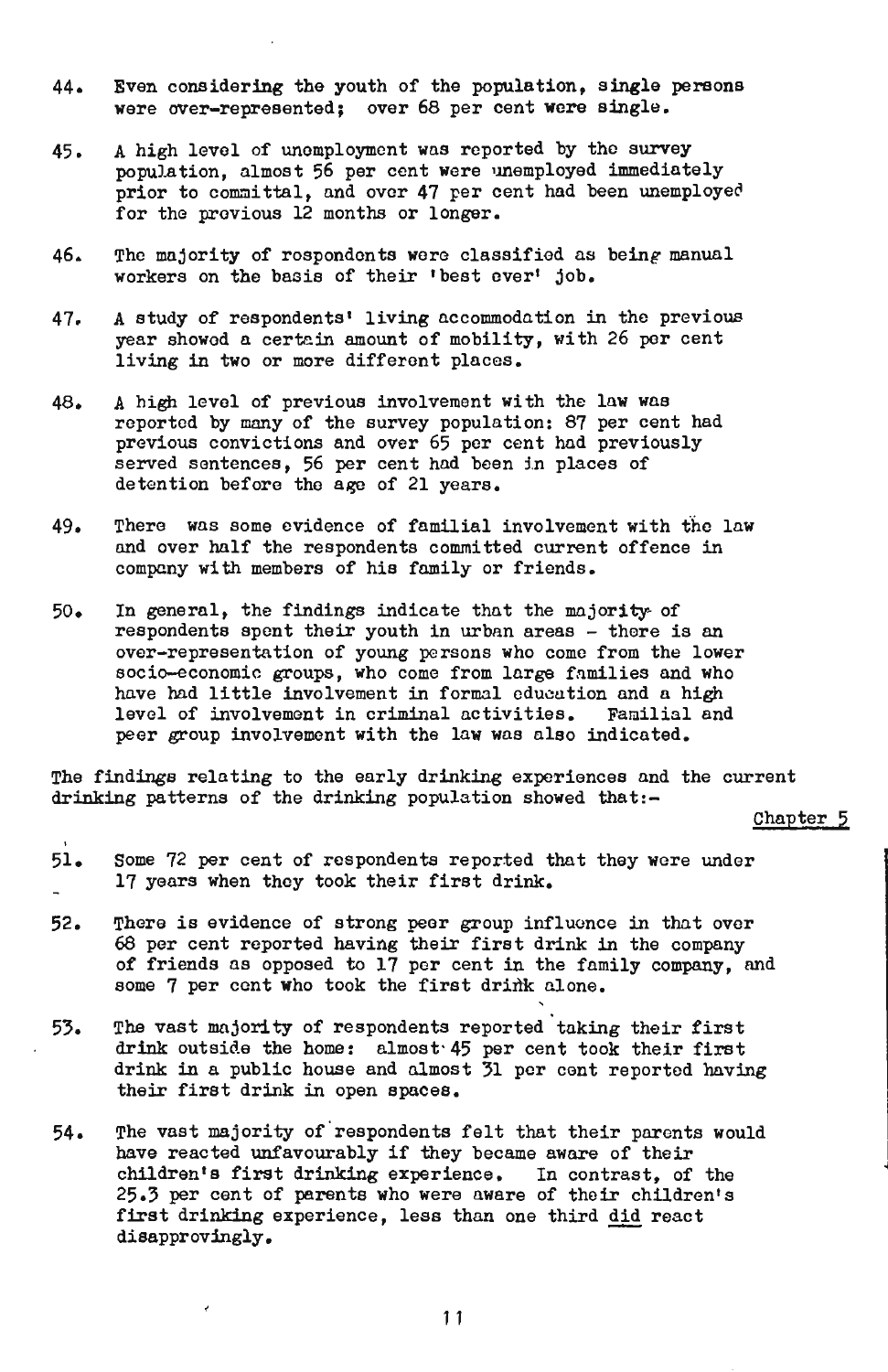- 55. A socin! support network for drinking was evident in that all or nearly all of respondents' friends took a drink, and the great majority of those drank as much or more than the  $\prec$ respondents.  $\,$ 
	- $56.$ Sibling involvement in crinking, while not as strong as the peer group, was also evident in the fact that the vast majority of respondents' brothers took a drink although only a minority were seen to drink as much or more than respondents; little more than half of respondents' sisters were said to drink and only a small minority were seon to drink as much as responden ts.
	- 57. Paternal involvement in drinking was evident in the fact that the vast majority of fathers then living and for whom infornation was available took a drink, and indeed, 58.7 per cent were considered regular drinkers.
	- 58. Maternal involvement in drinking was not as prevalent as in the case of fathers. Over half of the mothers still living did not drink at all.
	- 59. While the majority of wives took  $\alpha$  drink, only about one third were described as regular drinkers. The abstinence rate among wives.was only half that of maternal abstainers.
	- 60. Current drinkers, i.e., those who took a drink during the Last year outside prison, numbered 94.4 per cent, and only 2 per cent had never taken a drink.
	- 61. More than. half of the respondents reported regular drinking while they were still under 18 years, and B8 per cent were drinking regularly by age 21 years.
	- $62.$  The vast majority normally drank with their friends, but 8.5 per cent drank alone at least some of the time.
	- 63. The public house was the centre of drinking activity for the vast majority, but  $8.2$  per cent reported that they drink in open spaces.
	- 64. High levels of alcohol consumption were reported by the drinking population; almost 74 per cent reported intake greater than 15 centilitres of absolute alcohol at a sitting when they would take their normal amount, and almost 90 per cent reported consumption in excess of 15 ccntilitres when they would take their maximum amount.
	- 65. A high level of frequency was also reported; 95.8 per cent drank at least once per week or more often, and 25.3 per cent drank once per day or more often.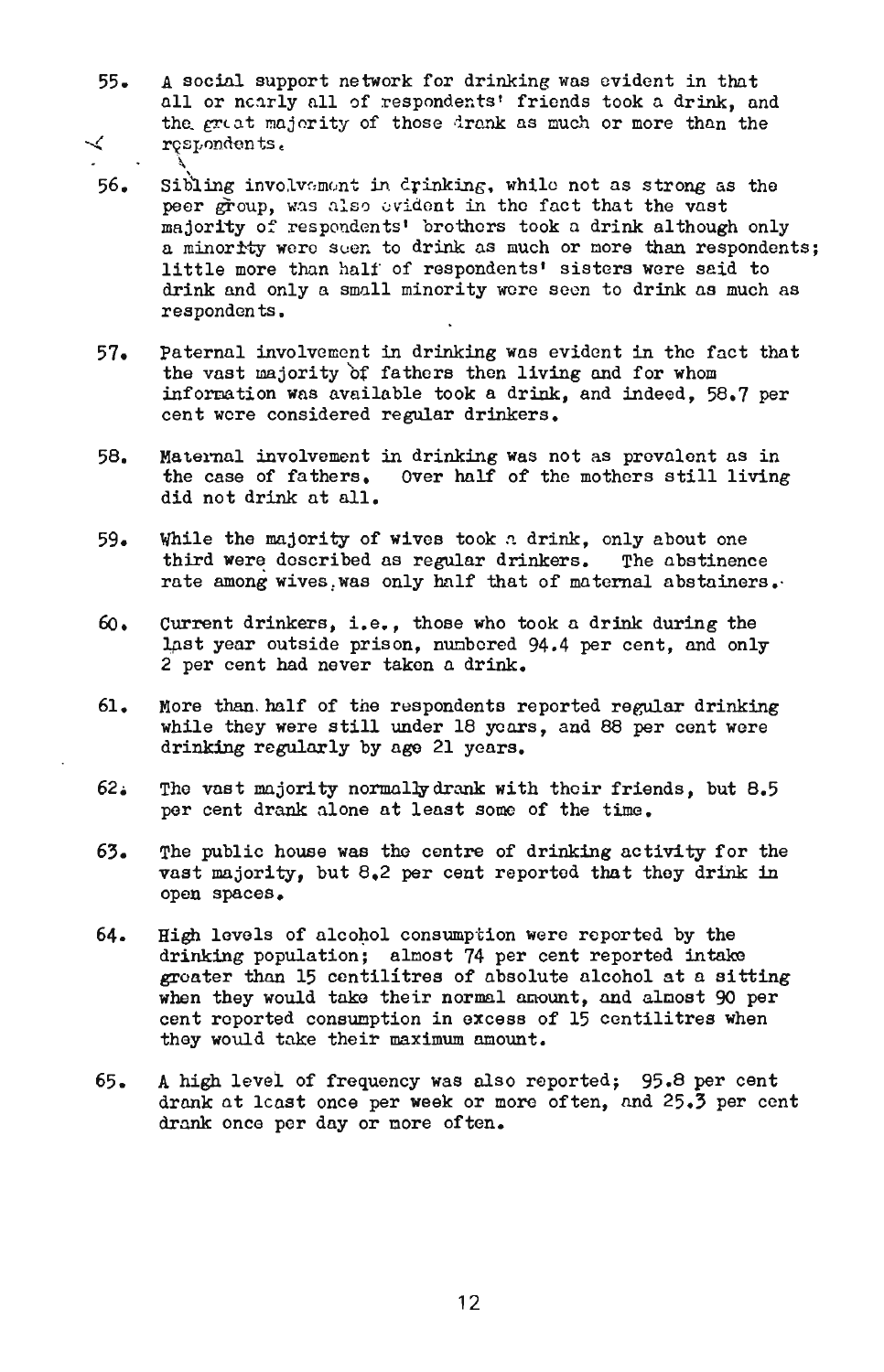66. Two measures were used in the study to define excessive drinking:-

" ,-

- a. By using absolute criteria determined from a study of international literature and research, a daily average intake of at least 15 centilitres of absolute alcohol was the level at which drinking could be considered to be excessive.
- b. The second moesure used to determine excessive drinking among the survey population was 'bout' or 'binge' drinking. To be considered a bout or binge drinker, respondents had to report drinking continuously for two or more days in a row during their last year outside.
- 67. On the basis of the first measure, 42.5 per cent of respondents reported drinking a daily average of 15 centilitres or more of absolute alcohol and are considered excessive drinkers. Furthermore, more than half of this number reported a dnily average intake of 25 centilitres or morc of absolute alcohol, which can be considered as extremely heavy drinking.
- 68. Allied to the high intake of alcohol, almost one third of the drinking population reported that they drink at a frequency of 25 sittings or more per month. Of these, more than half reported 35 sittings or more in an average month while drinking.
- 69. A type of drinker index measuring the overall qunntity and froquency of drinking was designed for the study, which provided interesting data on the pattern of drinking. The findings indicate that those reporting low intake also reported low frequency of drinking on the basis of criteria determined for the study. . Converseley, those reporting high intake also reported a high frequency.
- 70. It was hypothesised that excessive drinkers would tend to .consume the same amount for their maximum, usual and minimum quantities of intake. Preliminary annlysis showed that this was not the case.
- 71. Regarding the second measure of excessive drinking, i.e., ' bout' drinking, 42.3 per cent of drinkers were bout drinkers in that they reported drinking continuously for two or more days in a row on at least one occasion during the last year outside.

13

.'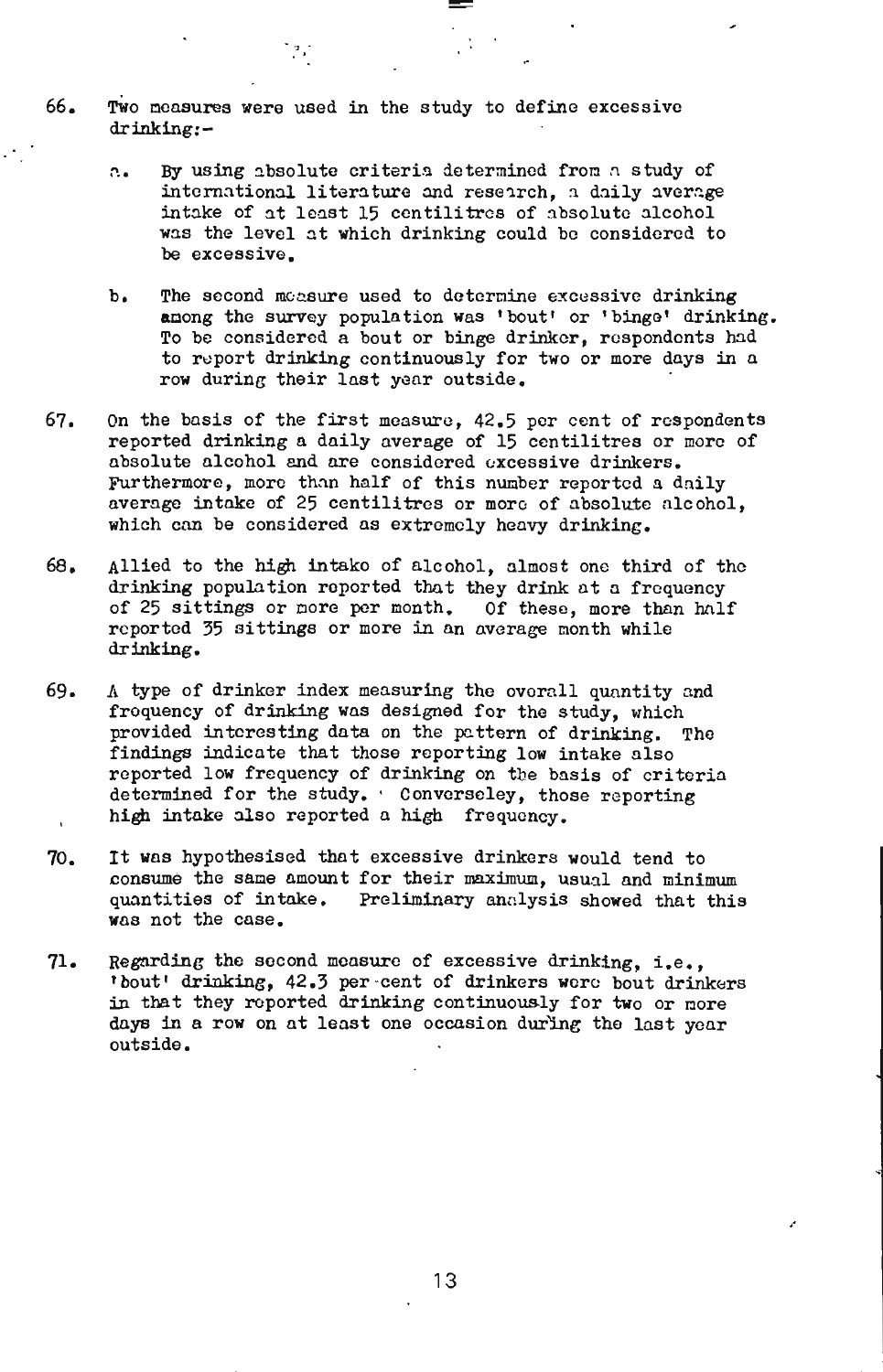The findings relating to dependence arong the drinking population can be summarised as follows:-

Chapter 7

Ñ.

 $\sim$   $\sim$   $\sim$ 

.,

-72. - Informa tion was collected on items of nhvsical denenr.ence associated with withdrawal from alcohol and this information was subjected to a Guttman type scale which orders the symptoms on a hierarchial basis.

According to the Guttman analysis, the most frequently reported symptoms must he reported by the persons who respond positively to the least frequent symptoms.

The Guttman analysis showed that:-

- a. four point five per cent of respondents who reported experiencing the horrors, the most severe symptom, experienced all the other symptoms.
- b. four point eight per cent of respondents who reported experiencing the 'gawks', the second most severe symptom. experienced all other symptoms below this item on the scale.
- c. interference with sleep 'as the third most severe sympton ordered by the scale: 12.5 per cent of respondents reported experiencing this symptom and other symptome below it on the scale.
- d. the necessity for a cure after a night's drinking was reported by 12.5 per cent, who automatically experienced the 'shakes'.
- e. a further 17.2 per cent of respondents reported experiencing the shakes alone.
- 73. In total, 518 per cent of respondents who drink experienced at least one symptom of physical dependence and were therefore. considered to be physically dependent on alcohol.
- 74. Information was also collected on whether respondents had experienced a black-out, and 55.6 per cent reported that they had.
- 75. Indicators of psychological dependence were constructed from six items considered to indicate, for example, a reliance or dependence on alcohol to change mood.
- $76.$  On the basis that each item was of equal importance, an index was constructed. This index showed that the use of alcohol for personal effects was prevalent among the drinking population, with 33.8 per cent of respondents reporting one to three items and  $53.3$  per cent reporting from four to six items on the index.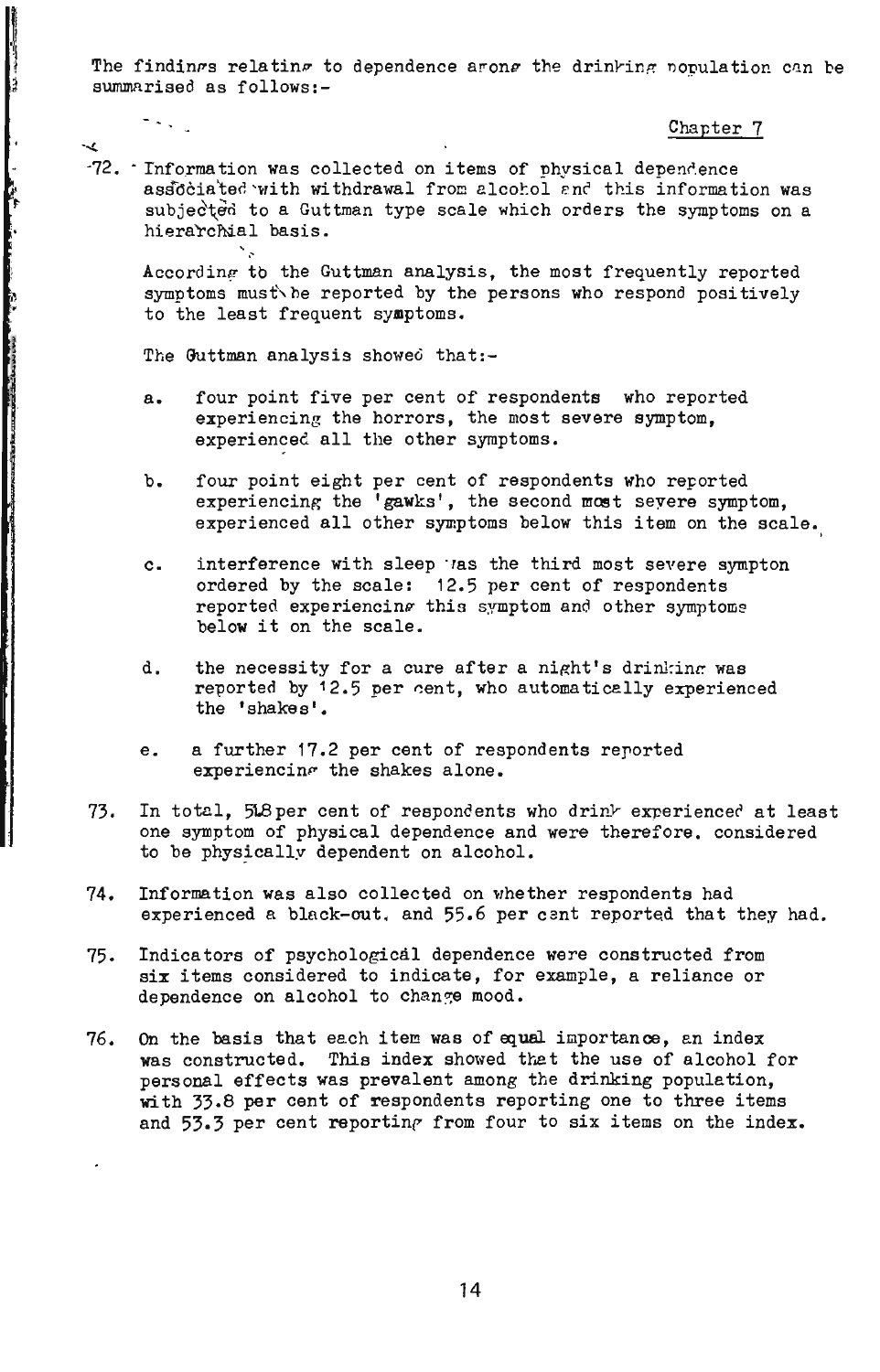- 77. In order to get infornntion on respondent's self-perception of a problen with alcohol, respondents were asked if they ever decided to go off drink, their renson for so doing, and whether they implemented their decision. In  $12.2$  per cent of cases respondents gave a symptomatic reason for deciding to go off drink. However, in the case of the rest of those who decided to go off drink, more tenuous reasons were offered.
- 78. It had been hypothesised thnt there would be a discrepancy between the numbers who decided to give up drink and the etween the numbers who declaed to give up drink and the<br>unbers actually giving up drink. In all, 36.4 per cent of respondents gave up drink, fight in the serious control of reason for so doing.
- **79.** It was considered important to investigate how 'others' saw respondents' drinking. In 55.6 per cent of cases it had been suggested to respondents that they should cut down on their drinking. In 11.7 per cent of cases this suggestion came from a doctor or medical person; in 32.4 per cent of cases it came from a family member or girl friend, and in 11.7 per cent from other persons.
- 80. An inter-correlation matrix was obtained using Kendall's tau (Tc) as the correlation co-efficient, to see the patterns of association between the dependency indicators already discussed. The results indicated that the indicators were correlated at moderate to high levels with one exception, i.e., whether respondents actually went off drink, which was not Significantly related to either physical or psychological dependence.
- 81. Physical dependence was the indicator found to be most strongly associated with other dependence indicators, and those who were physically dependent on alcohol also tended to be psychologically dependent" !-ioreover, physically dependen t respondents were also likely to be those respondents to  $\mathbf{r}$ whom it had 'ever' been suggested to cut down on their drinking.
- 82. Physical and psychological indicators were analysed further to see if respondents who showed indications of physical dependence also showed indications of psychological dependence. and it was found that all except 2.7 per cent of respondents who were physically dependent were also psychologically dependent. Conversely, it was found that most of the non-physically dependent population scored on some items of the psychological dependence index, albeit not as highly as did the physically dependent group.
- 83. Those findings led to the conclusion that physical dependence was the most important single indicator of. dependence, having the strongest association with other. dependence indicators. On this basis it was decided that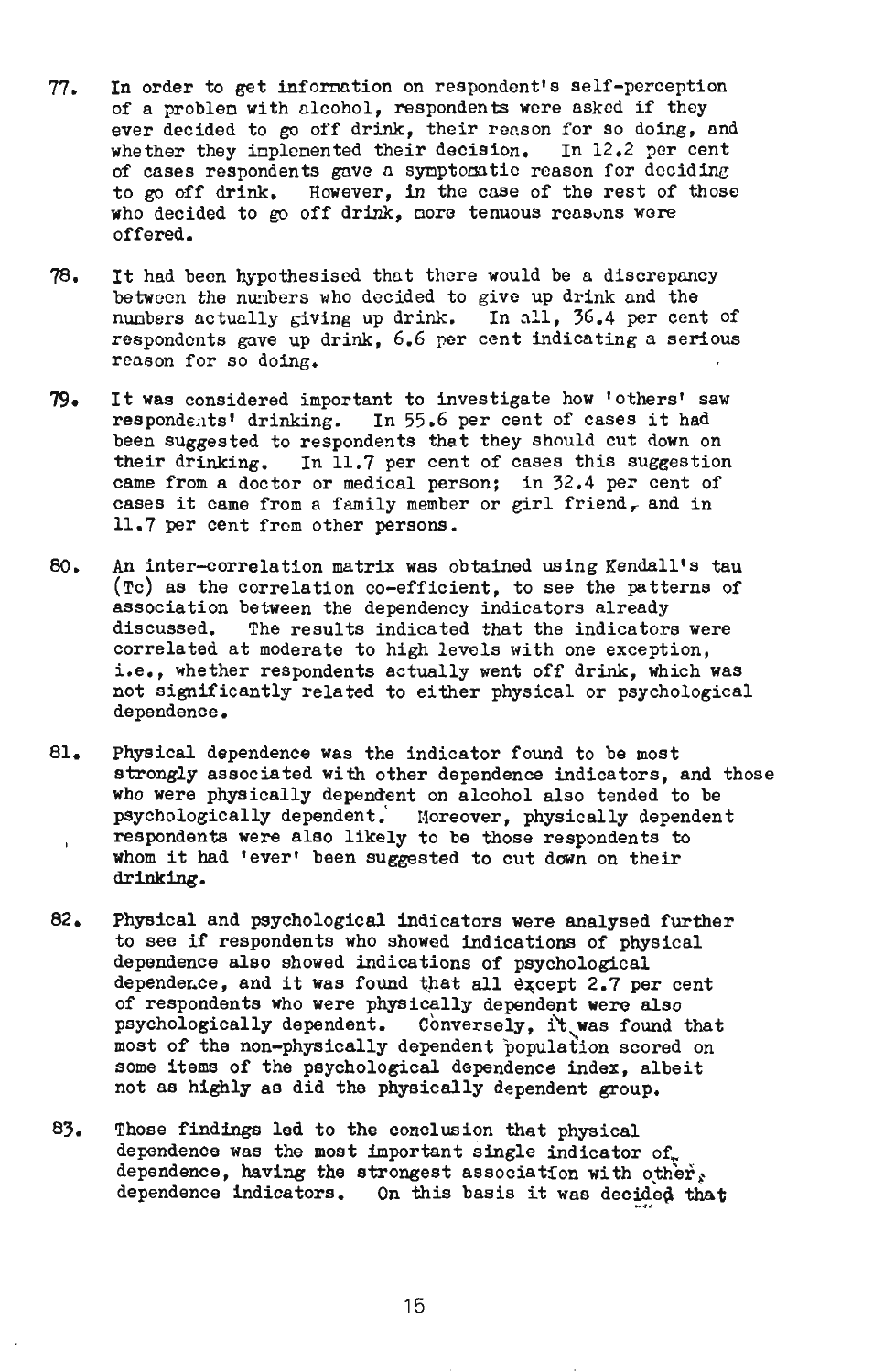for further analysis, those who scored on the physical dependence indicator would be defined as the dependent group,

he findings relating to problems related to alcohol among the drinking  $p$ opulation  $\delta$ howod:-

## Chapter 8

- 84. That 43.6 per cent of respondents reported having experienced , at least one item on the financial problem index.
- 85. Twenty point seven per cent of respondents reported having experienced at least one item on the job problem index.

 $\ddot{\phantom{0}}$ 

- 86. Arguments after drinKing were reported by 73.4 per cent of responden ts.
- 87. Fighting after drinking was reported by 60.1 per cent of res ponden ts •
- 88. Thirty five point seven per cent of respondents reported at least one summons for assault after drinking.
- 89. Thirty nine point one per cent of respondents felt that drink was a factor in their current offence.
- 90. Thirty nine per cent of respondents reported summons(es) for being 'drunk and disorderly', and 8.8 per cent for 'drunkenness'.
- 91. Twenty five point five per cent of respondents said that they went to an 'early opening house' to get a 'cure' or a drink.
- 92. Thirty seven point two per cent of respondents said that they were separated or had been separated from their spouses. This comprised of 14.5 per cent of respondents who reported that drink was involved in their separating from spouses.
- 93. Hospitalisations due to alcohol were reported by 9.6 per cent of respondents.
- 94. Specific health problems related to drinking were reported by 5.9 per cent of respondents and 5.1 per cent had received treatment for a drink problem.
- 95. An inter-correlation matrix of the problem indicators showed that most of the problem indicators wore positively associated with each other at what might be described as moderate to high levels.
- 96. The vast majority of respondents, (85.7 per cent), reported at least one problem indicator related to alcohol.
- 97. Six or more of the problem areas were reported. by 11.0 per cent and 40.5 per cent reported experiencing four or more of the problem indicators.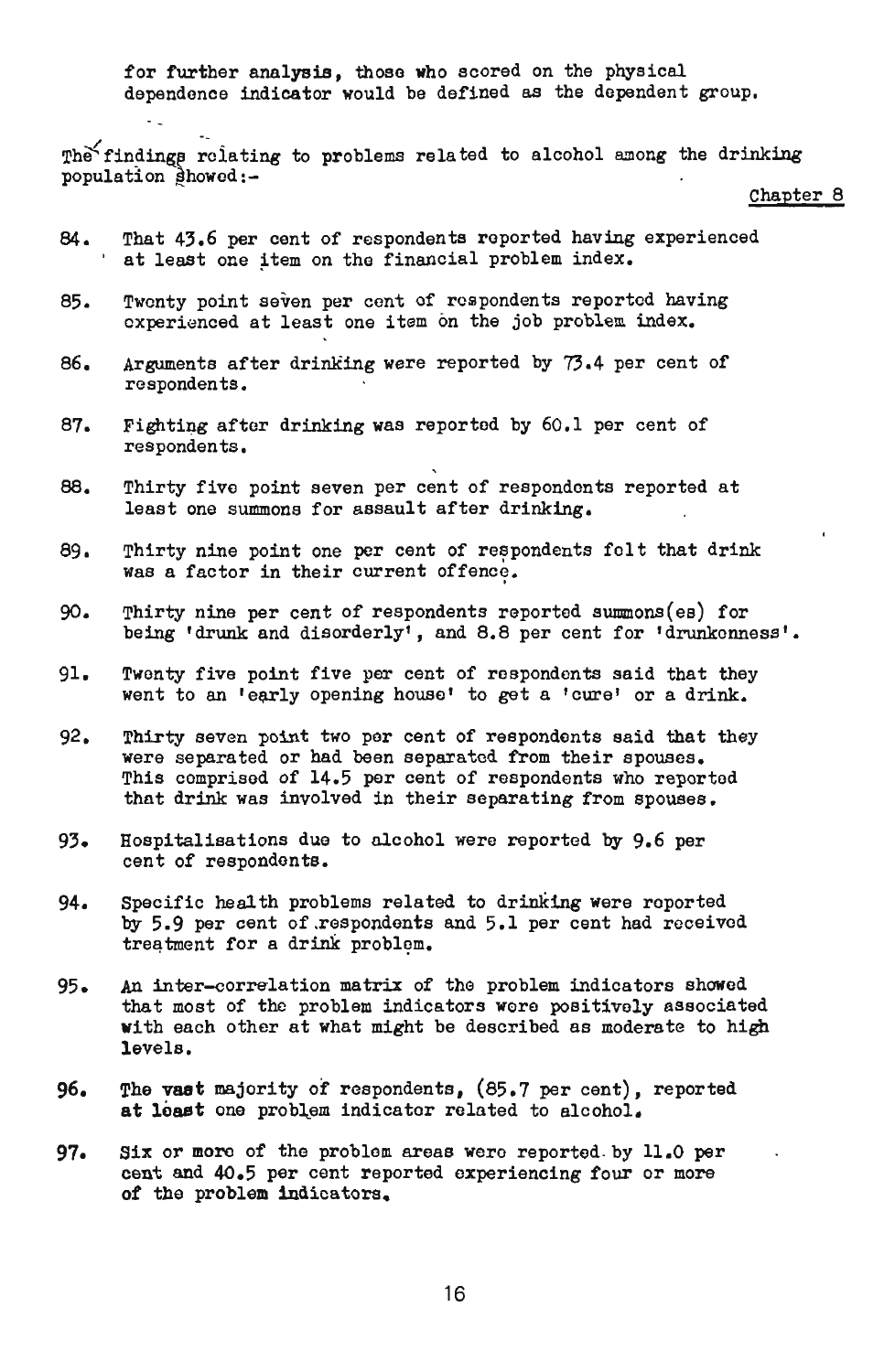The findings relating to dependence and excessive drinking and dependence and problems related to alcohol among the drinking population, showed:-

#### Chapter 9

- 98. On the basis of reporting an intake of at least 15 centilitres of absolute alcohol, 55.9 per cent of the dependent population and 26.6 per cent of the non-dependent population were considered to be excessive drinkers.
- ·99. Of the total number of excessive drinkers, 69.4 per cent were dependent on alcohol and 30.6 per cent were not.
- 100. On the basis of reporting at least one 'bout' or 'binge' in the last year outside, 65.1 per cent of the dependent group and 17.1 per cent of the non-dependent group were considered bout drinkers.
- 101. Of those who were 'bout' drinkers,  $(N = 159)$ , 79.9 per cent were dependent on alcohol and 21.1 per cent were not.

Although there was a proportion of dependent drinkers who did not score on the excessive drinking measures, analysis showed that the majority of the excessive drinkers and the 'bout' drinkers were dependent on alcohol.

- 102. Those problem areas having a high prevalence rate, for example, arguments, fights and assaults, are experienced by both dependent'and non-dependent groups.
- 103. This can be contrasted with problems having a low prevalence rate, for example, health problems, hospitalisations and separations, which are almost exclusively confined to the dependent group.
- 104. In every problem area related to alcohol, tho percentage of those experiencing the problem in the dependent group is higher than those in the non-dcpendent group.
- 105. Greater numbers of problems wore more common in the dependent than in the non-dependent groups. Almost 20% of the dependent group compared with 1.0 per cent of the nondependent group had 6 problems at least, while 62.4 per cent of the dependent group compared with l6~4 per cent of the non-dependent group had at least 4 problems.
- 106. Of those reporting 6 or more problems  $95.1$  per cent were dependent on alcohol and of those reporting 4 or more problems, SO.3 per cent were dependent on ulcohol.
- 107. In conclusion, a greater percentage of the dependent group than the non-dependent group experienced every problem. The dependent group experienced greater numbers of problems and certain problems, for example, health problems, hospitalisations,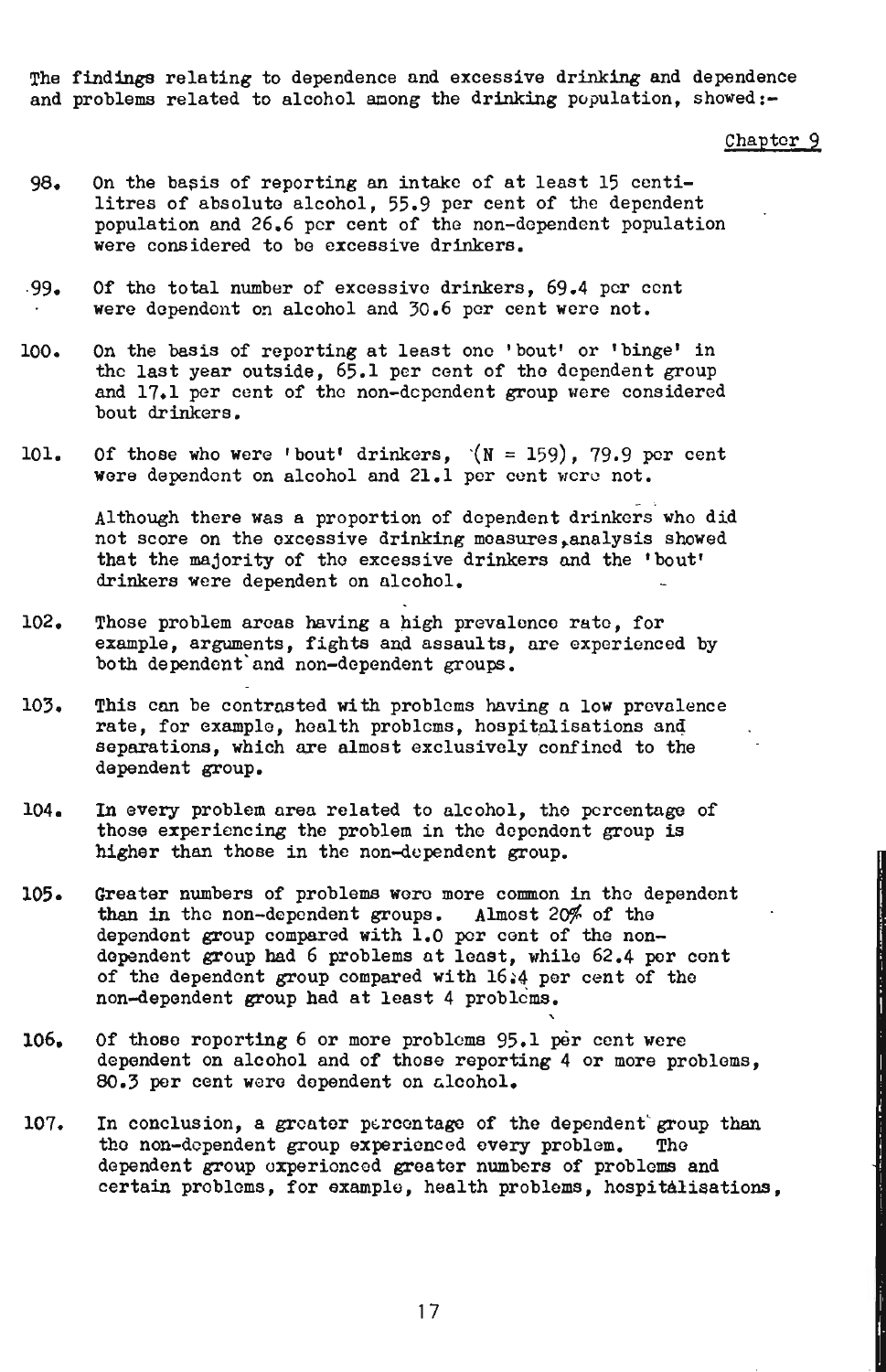and separations. Yere almost exclusively confined to the dependent group.

The findings on the inter-relationship of three criteria of problem drinking  $showed:-$ 

#### Chapter 10

A significant relationship between increasing intake of 108. alcohol and financial problems related thereto was found for the dependent group. A more significant relationship was found between those two components for the non-depondent.

√

**The company of the company of the company of the company of the company of the company of the company of the company of the company of the company of the company of the company of the company of the company of the company** 

**Communication** 

J

Those significant relationships indicate that as intake increases. so do financial problems for both groups. Nevertheless, at every level of consumption, and particularly so at the highest consumption levels, more of the dependent than the non-dependent group experience financial problems.

- 109. There was no significant rolationship between increasing intake and job troubles for either group, but more of the dependent than the non-dependent experienced job troubles.
- There was no significant relationship between arguments and 110. increasing intake in the case of the dependent group. There was a significant relationship between these two components in the case of the non-dependent group. However, slightly more of the dependent than the non-dependent were involved in arguments.
- 111. In contrast to the findings above there was a significant relationship between fights after drinking and increasing intake, for both groups, with, in every case, more of the dependent than the non-dependent getting into fights after drinking.
- There was no significant relationship between increase in 112. intake and summonses for assault for either group. At every level of consumption, however, summonsos for assault were served, and more frequently served on the dependent group.
- 113. There was no significant relationship between increasing intake and drink as a factor in current offence. Neverthe less. at every level of intake the dependent group were more likely to report drink as a factor in current offence.
- No significant relationship was found between increasing 114. intake and drunk and disorderly charges for either group. However, more of the dependent group reported these charges, and almost all of those who reported at loast five charges of being drunk and disorderly were in the dependent group, compared with four respondents in the non-dependent group.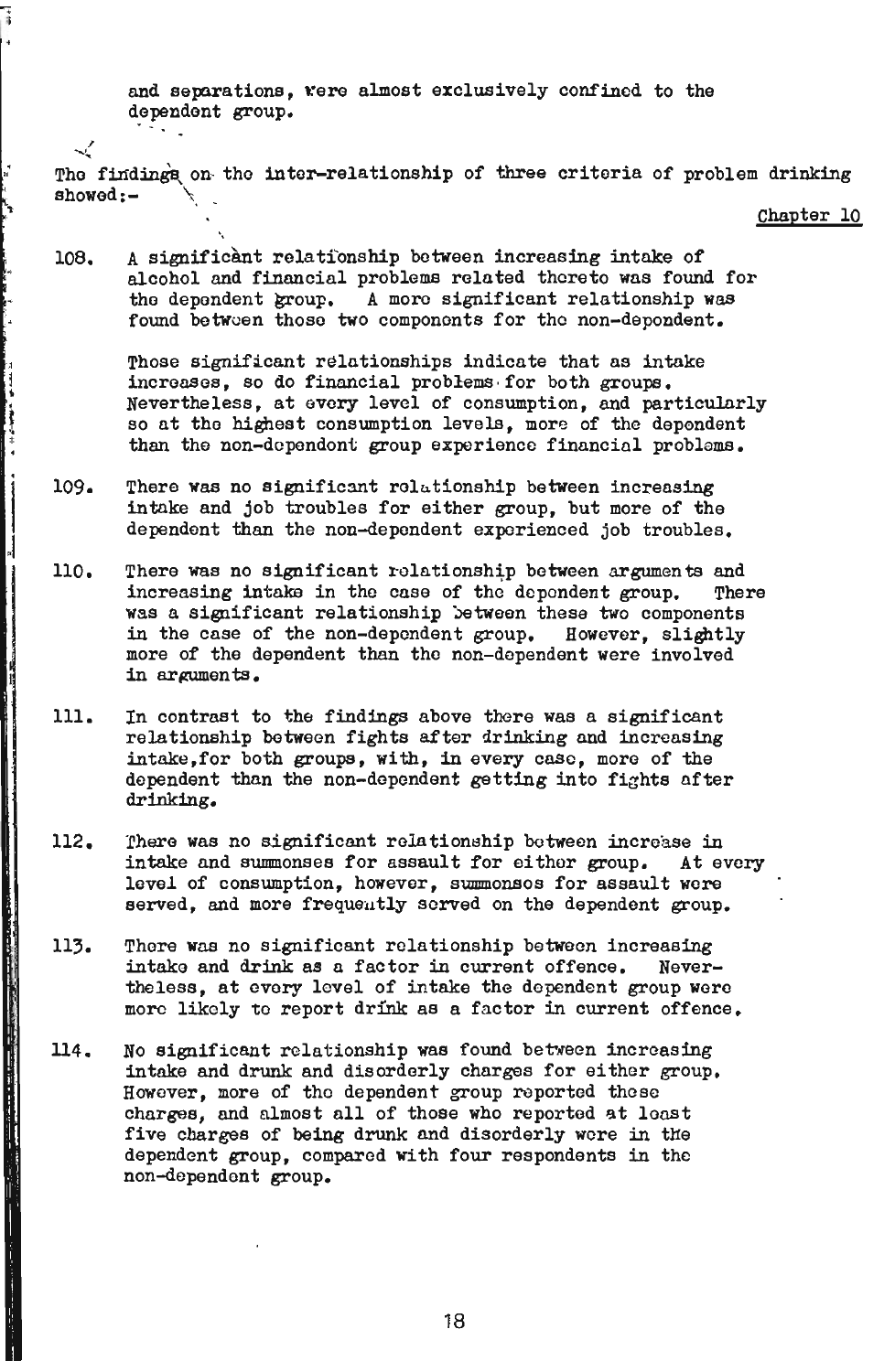- 115. No significant relationship was found in either group between increasing intake and being charged with drunkenness. Nevertheless, more of the dependent group were charged with drunkenness, and with the exception of one respondent, all those who reported at least five charges of drunkenness wore in the dependent group.
- 116. There was no significant relationship between increasing intake and hospitalisation in the dependent group. There was a significant relationship for the non-dependent group. However, with the exception of two respondents in the nondependent group, all respondents who were hospitalised due to alcohol were in the dependent group.
- 117. All respondents who reported health problems were in the dependent group. However, there was no significant relationship found between increasing intake of alcohol and health problems due to alcohol for this group.
- 118. A significant relationship for both groups was found to exist between increasing intake and the need to visit early opening houses for a drink/cure. At every lovel of consumption more of the dependent than the non-dependent visited early opening houses for n drink/cure.
- 119. No significant relationship for either group *was* found to exist between increasing intake and marital separations due to drink. However, marital separations due to drink were confined without exception to the dependent group.
- 120. Those findings lead to the following conclusions:-
	- (i) there is a significant relationship in the nondependent group between increasing intake on the one hand and financial troubles, arguments, fights, end the need to visit an early opening house for a drink/ cure and hospitalisation on the other.
	- (ii) there is a significant relationship in the case of the dependent group between increasing intake on the one hand and fights and visits to early opening houses for a drink/cure on the other hand.

Apart from these exceptions, experiencing most of the problom areas was not significantly related to increase in intake alone. However, it was seen that more of the dependent group reported experiencing each problem area and it will be recalled that the dopendent group tended to be drinking higher quantities of alcohol. Accordingly, it was considered that dependence on alcohol, and not increase in intake alone, was an important variable in respondent's reporting problema related to alcohol.

Å,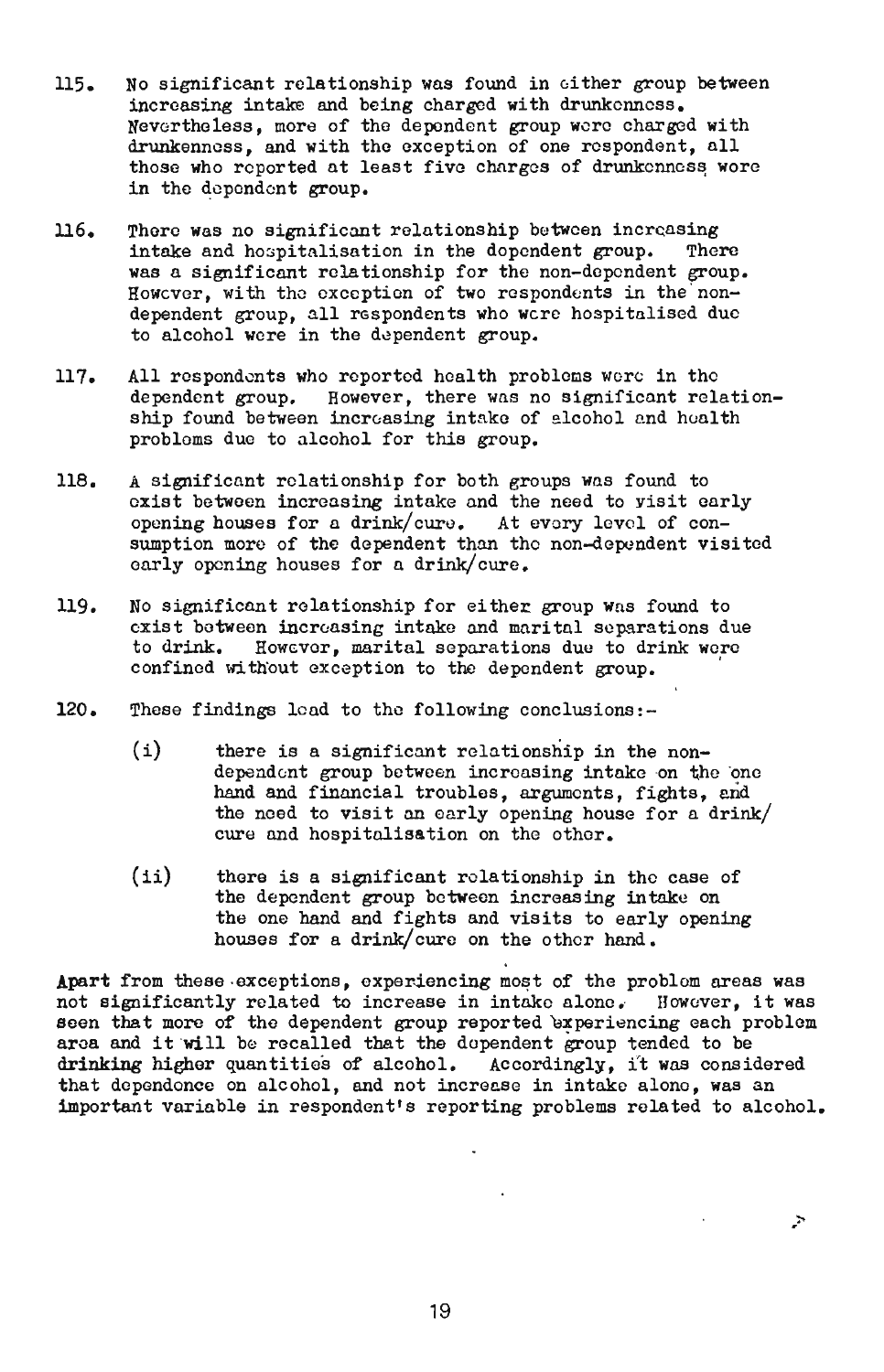The findings relating to the prevalence of problem drinking among the survey population and the analysis of tho background characteristics of dopendent and non-dependent drinkers showed:- $\sim$ 

Chapter' 11

121. In conclusion, it will be recalled that the World Health Organisation's definition of 'alcoholism' contained three components:-

ents:-<br>xcessive drinking;

|<br>|<br>|

 $\mathbf{I}$ 

dependence on alcohol; and

"disturbance or interference with mental or bodily health, inter-personal relationships, smooth social and economic functioning or prodromal signs of such development",

which was referred to as problems related to alcohol.

The interpretation of the definition being that to be considered as an alcoholic, a person would have to score under iderca as an aiconolic, a person would have to score under<br>11 three components. This study used the Morld Health all throe components. This study used the World Health<br>Organisation criteria of alcoholism as a basis for identifying problem drinking and information was' collected on all three components. It was, however, considered that problem drinkers or personswho show "prodromal signs of such development" need not necessarily score under all three components. Previous literature and tho findings of this study indicated that dependence was an important component, hence it was considered that a person scoring on dependence and either one of the other components, viz., excessive drinking or problems related to alcohol, would be considered a problem drinker. However, respondents' drinking was considered as giving cause for concern if they reported on anyone of tho three components.

The following are the provalence rates among the survey population.  $(N = 396)$ :-

- 122. Those considered as giving cause for concorn:
	- a. Excessive drinkers: on the besis of consuming a daily average of 15 centilitres or more, the prevalence was 39.6 per cont. On the basis of bout drinking, the prevalence was 40.4 per cent.
	- b. Dependence on alcohol: on the basis of reporting at luast one itom on the Guttman Scale, the prevalonce was 49.2 per cent.
	- c. Problems related to nlcohol: on the basis of reporting FODIEMS related to alcohol: on the basis of reporting or more proplems related to alcohol the prevalence problems the prevalence rate was 23.8 per cent. On the basis of 4 or more problems related to alcohol the prevalence rate was 38.4 per cent.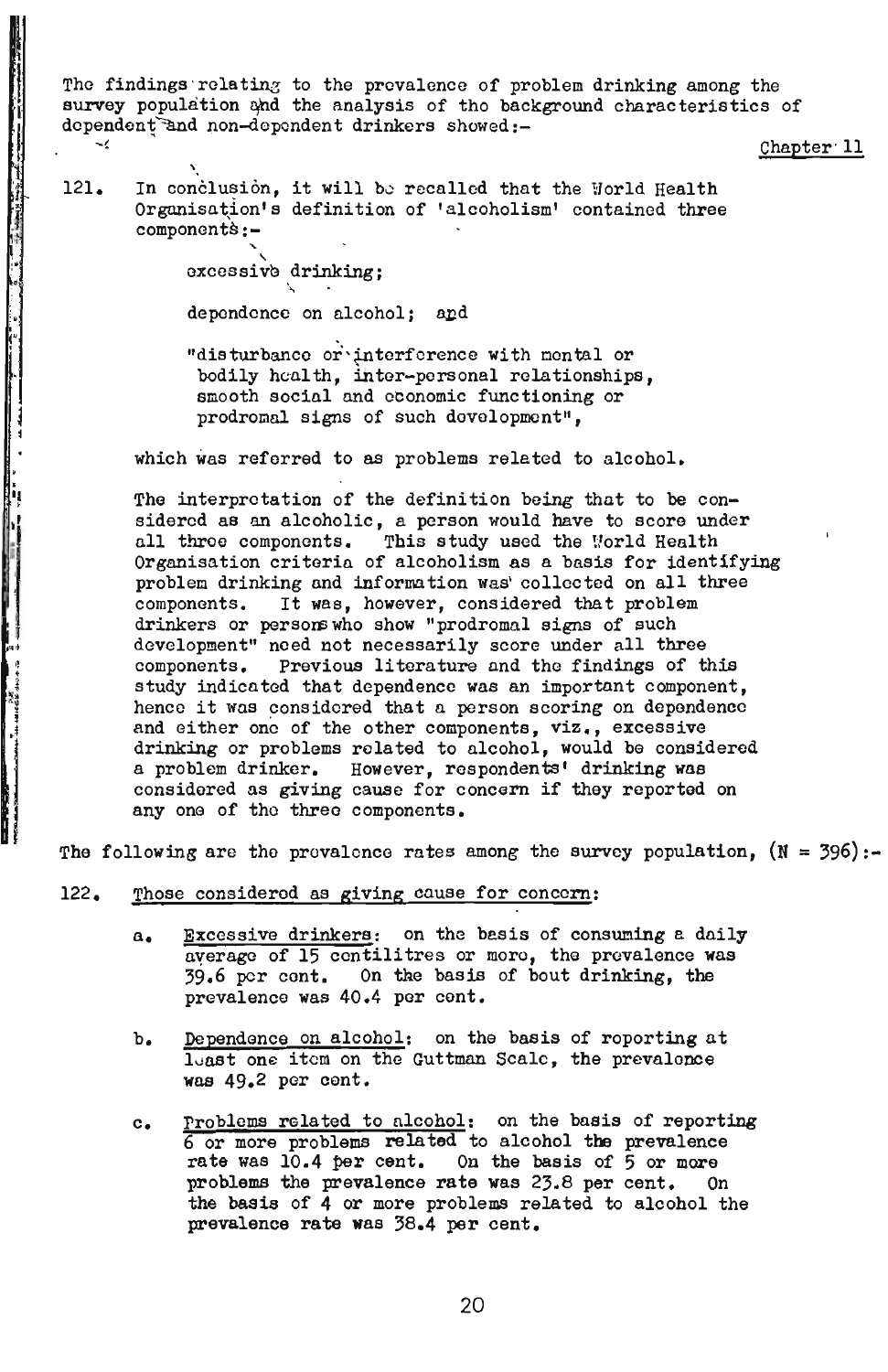# 123. Those considered as being problem drinkers:

- a. Dependence and excessive drinking: on the basis of scoring on both dependence and excessive drinking, (i.e., 15 centilitres or more daily average), the prevalence was 27.5 per cent and for bout drinking 32.1 per cent.
- b. Dependence and problems related to alcohol: on the basis of scoring on dependence and problems related to alcohol, the prevalence rate for six problems was 9.8 per cent, for five problems was 20.6 per cent, and for four problems the prevalence was 30.7 per cent.
- 124. Analysis of background social and demographic characteristics showed few differences to exist between the dependent and nondependent groups. However, respondents in the dependent group wore a little more 1ikely:
	- n. to be themselves unemployed before sentence and for as much as a year or more, and to be in the semi-skilled or unskilled groupings,
	- b. to be the first or second child in the family.
	- c. to havc left school at 14 years of age or younger,
	- d. to be over 35 years of age,
	- e. to be living alone, in a f1nt or hostel and living rough, and to have a number of changes in accommodation,
	- f. to be recidivist, the most common offences being those against the person or property with violence and drinkrelated offences.
	- g. to be separated, (if married),
	- h. to be serving a short sentence, 2 months or less, or one of 2 years or more.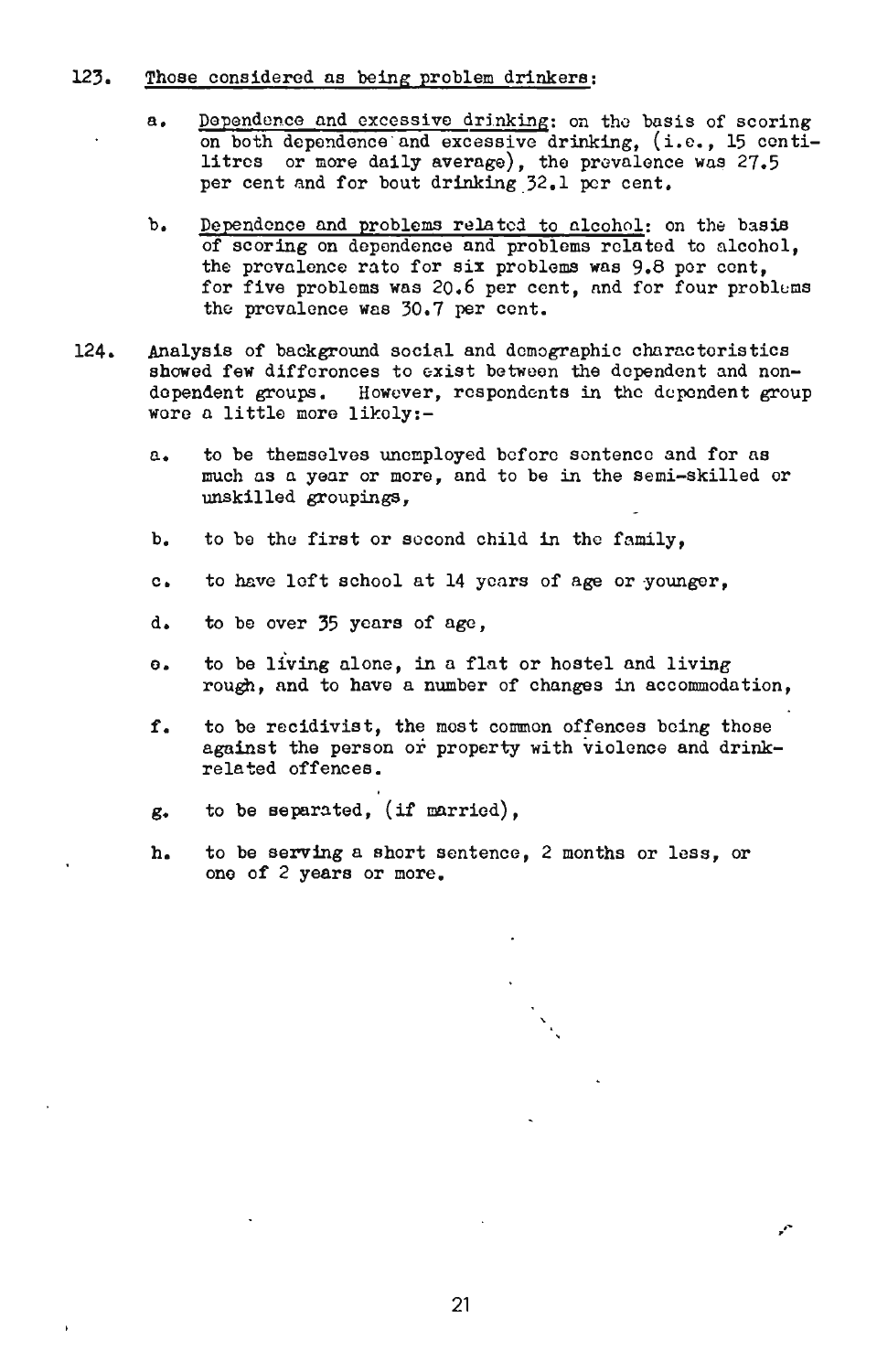#### SECTION III

#### THE JUVENILE POPULATION

Ÿ.

Because of the exploratory nature of the study, extensive piloting of the schedule had to be undertaken. It could not be assumed that the measures used to identify 'problem drinking', and particularly drinking in relation to the prison population in other countries, could be "transplanted" into the Irish situation. Piloting was undertaken in the prisons, in alcoholic units, and on populations whose charactoristics were seen to be fairly similar to persons in prison. Many sections of the schedule were adapted and altered as a result of the knowledge gained during the piloting stage.

As a result of the piloting it also became clear that the use of alcohol and potential problem areas related to alcohol, nmong under 18 year olds, differed greatly from those pver 18 years. For example, piloting had indicated that few, if any, of the juvenile population were married, and consequently could not have marriage problems arising from alcohol. Similarly, it was found that the indicators of financial problems, health problems, etc., were not immediately applicable to the population. This led to a soparate Juvenile interview schedule, appropriate to under 18 year olds, being designed. There were 89 Juveniles, (under 18 year olds), who came into the sample population, and these were interviewed using the Juvenile Interview Schedule.

When these Juvenile schedules were coded, and preliminary analysis in the form of frequency distributions and cross-tabulations was obtained on these separately, it became even more apparent that the 'problem drinking' focus of the adult analysis would be inappropriate to the patterns of drinking of thoso juveniles under 18 years. The provision of information drinking of thoso juveniles under 18 years. on the drinking patterns, the social and criminal characteristics of these youths, was soen as having the pertinent focus.

In order. to supply this information, it was thus considered that sufficient analysis of the Juvenile data had been undertaken.

The research/design, methodology and sampling procedures, were shared for both the Adult and the Juvenile studies.

The findings relating to the adult survey population were analysed further in order to estimate the prevnlence of 'problem drinking' among the population:

For reasons of clarity, it was, however, decided that the findings relating to the Adult and Juvenile studies should be documented separately. The findings on the Adult study are prosented in Sections I and II of this Report.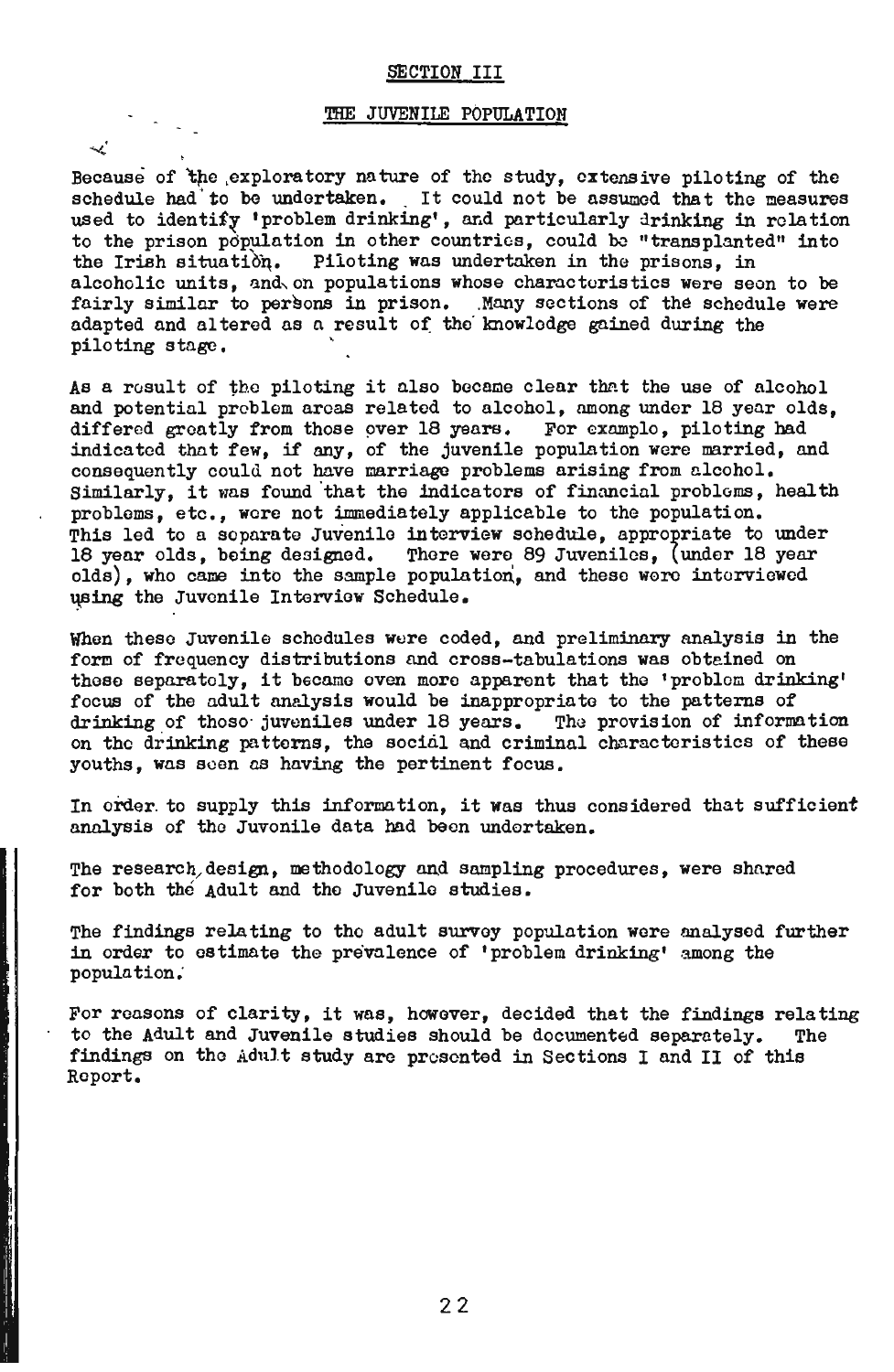#### SUMMARY OF MAIN CONCLUSIONS AND FINDINGS

#### JUVENILE POPULATION

a. This study collected inforcation on the current drinking patterns, the early drinking experiences, and on items indicating problems related to alcohol among the Juvenile prison population.

Information was also collected on the social, demographic and criminalcharacteristics of the population.

- b. Piloting disclosed the necessity to design a separate interview schedule for the Juvenile population because the use of alcohol by those under the age of 18 years and the potential problem areas related to alcohol differed from those of the Adult population.
- c. The research design, nethodology and sampling procedure were shared for both studies, but the populations were analysed, documented and reported on separately.
- d. The Juvenile populntion interviewed could generally be said to be representative of the total committals for the time period in regard to the length of sentence and type of offence. However, thoso interviewed slightly under-presented the numbers serving short sentences, and "Offences against property" with or without violence were slightly over-represented.
- e. Eighty five point four per cent are current drinkers.
- f. Ninety eight point seven per cent of the drinkers reported that they were drinking regularly at or before the age of 17 years, and 65.8 per cent reported drinking before age 16 years.
- . g. Seventy five per cent of respondents reported that nearly all of their cale friends take a drink.
- h. Sixty five per cent of respondents reported drinking 15 centilitres of absolute alcohol, or nore, as their usual consumption at a sitting. Fifteen centilitres of absolute alcohol represents approximately six pints of beer or eleven half glasses of spirits in beverage alcohol.
- i. Ninety two per cent of respondents reported drinking their usual amount at least once per week, and 8 per cent drank their usual amount about once per day.
- j. The pattern of drinking in terms of quantity and frequency could be considered very high for persons of this age group.
- k. Of the physical dependence items associated with the withdrawnl of alcohol, one quarter of respondents reported having "ever" t alcohol, one quarter of respondents reported having "ever"<br>aken a cure after drinking. Thirty per cent reported having taken a cure after drinking. Thirty per cent reported having<br>the "gawks", and 32 per cent the "shakes", after drinking, Eight per cent reported having experienced the horrors, and one per cent reportod sleep interference.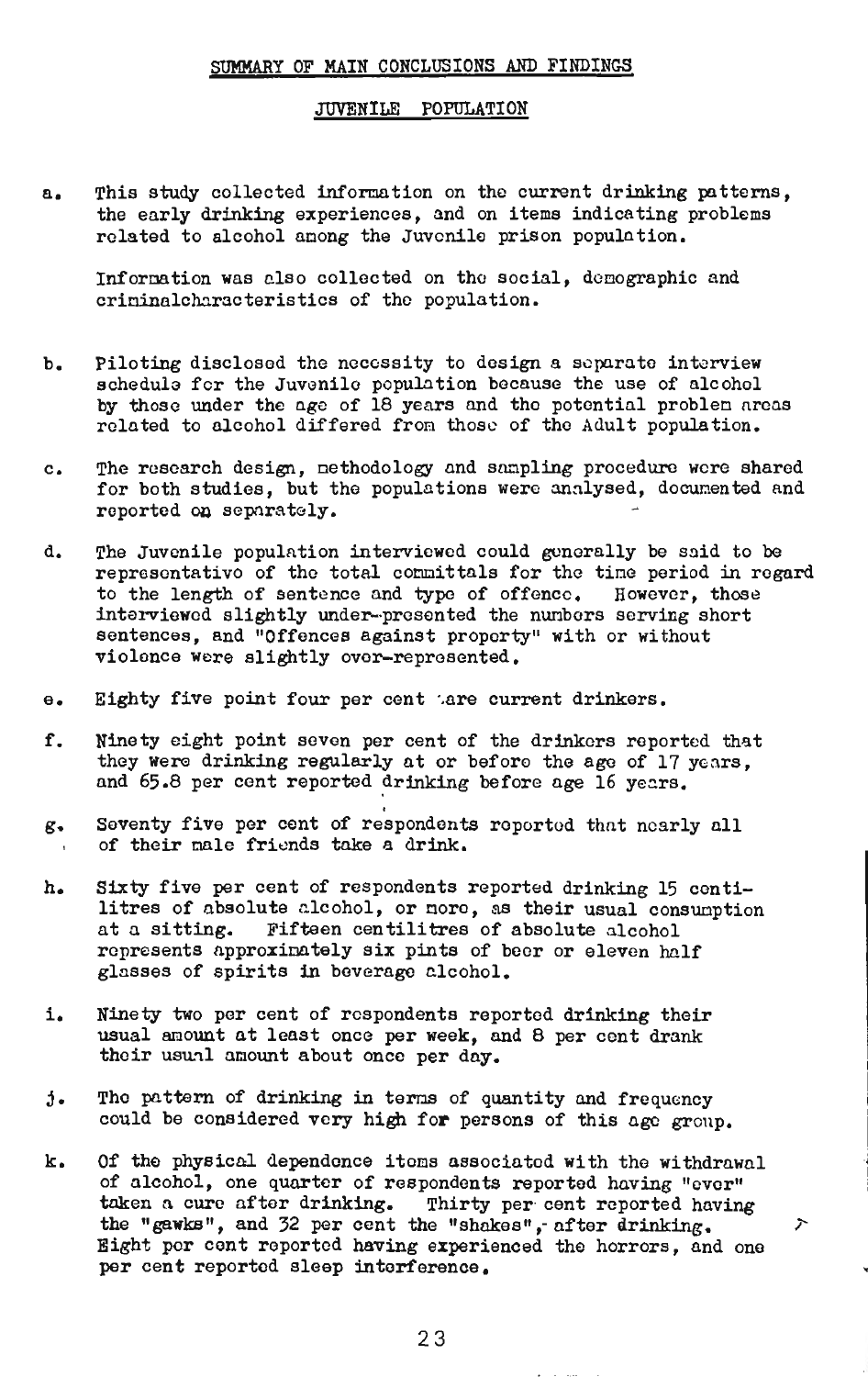- 1. A high proportion, 65 per cent, reported having "ever" experienced a "black-out".
- $\mathcal{L}$  =. Regarding job troubles: 6 per cent reported "ever" having been sacked due to drinking, 10 per cent "ever" had warnings, and 14 per cent "ever" missed days.
	- n. Eighty two point nine per cent reported having been involved in fights with different types of persons after drinking, and 30.3 per cent'rd "ever" been surmonsed for assault.
	- o. One quarter of respondents considered that drink wus a factor in their current offence.
	- p. Pwenty two point four per cent of the respondents reported that they had "ever" been charged with being "drunk and disorderly". Charges for "drunkenness" wero less frequently reported in 2.2 per cent of cases.
	- q. In conclusion, bearing in nind the youth of the population, the above findings relating to the three conponents of problem drinking; (1) excessive drinking, (2) dependence on alcohol, (3) problems related to alcohol, indicate that a proportion of the Juvenile population could be considered to be at risk of bcconing problen drinkers, and the current drinking patterns of the Juveniles must be considered as being very high.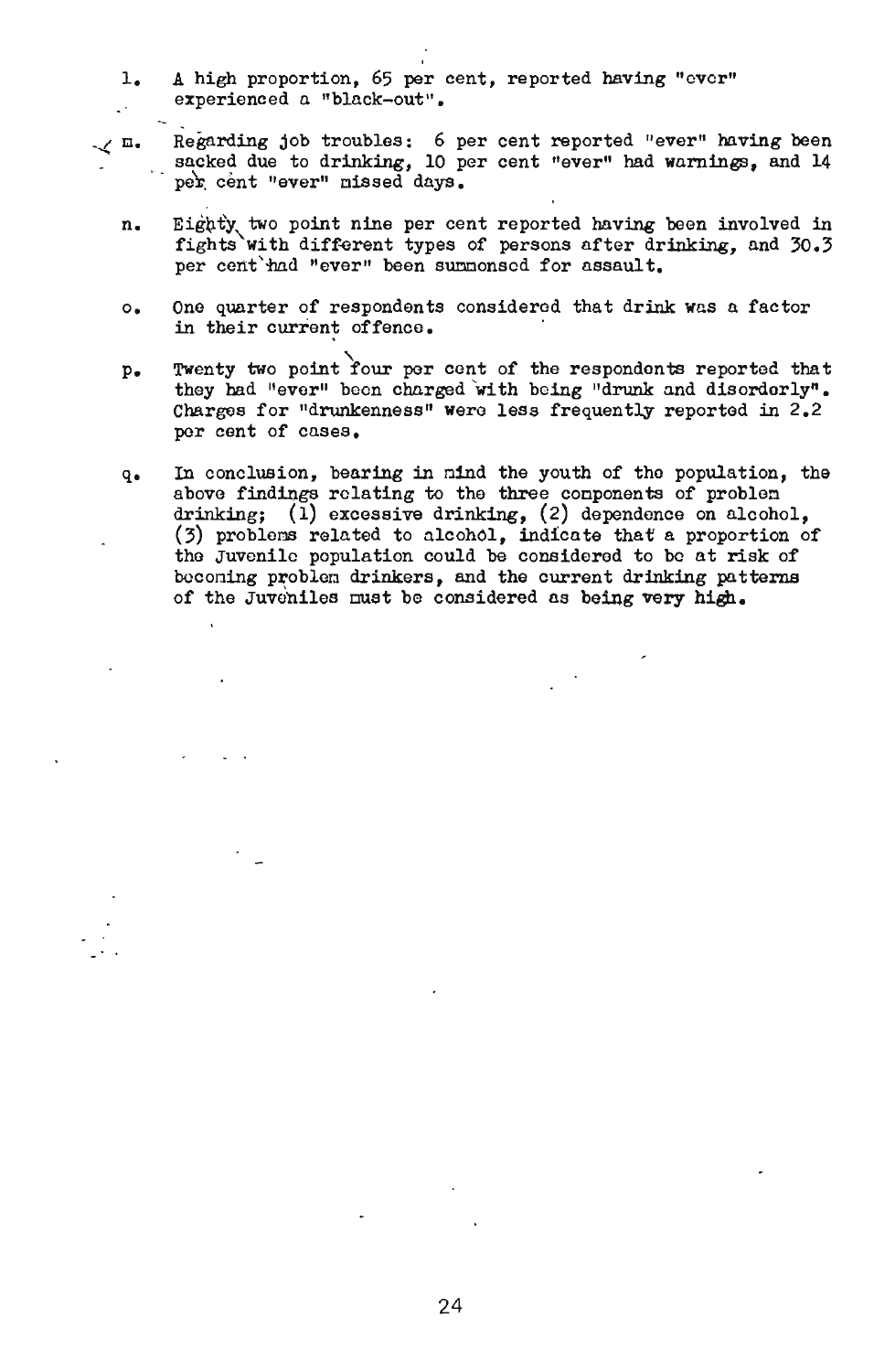### PRISONERS AND ALCOHOL-RELATED PROBLEMS

### RECOMMENDATIONS FOR TREATMENT AND PREVENTION

# SECTION IV

#### **1.** Introduction

- **a.** This study took place against a background of rapidly changing attitudes and practices towards alcohol in Ireland. In the ten years preceding the study, alcohol consumption more than doubled, admissions to psychiatric hospitals for alcoholism increased to such a degree that they are now the primary cause of psychiatric hospital admissions, and crime statistics increased to an even greater degree.
- b. It has been known for a long time that there is a substantial connection between alcohol and crime. This particular study did not set out to establish the significance of that connection, which would have entailed comparative studies of non-criminal drinkers and moderate or non-drinking criminals. Nevertheless, the findings disclose a high incidence and frequency of heavy drinking among the survey population.
- c. Although there is no "cure" in the traditional sense for drinking problems, new approaches are being devised and inyestigated. It is, therefore, appropriate that to a limited extent the findings of this report should be complemented by some suggestions relating to the management of the problem.
- c. Findings of the Study

The main findings of the study bearing on the treatment recommendations are as follows:-

First, the very prominent part that alcohol has played in the lives of the young offenders.

secondly, the finding among many of them that consumption has been of such an extent as to create serious problems, and

Lastly, that in general these prisoners represent a portion of our society which is socially disadvantaged from birth on all the indicators which the survey investigated.

2. Some General Considerations

#### Alcohol and Crime

There are two basic types of 'problem drinkers' whose behaviour brings them before the Courts:-

 $\overline{}$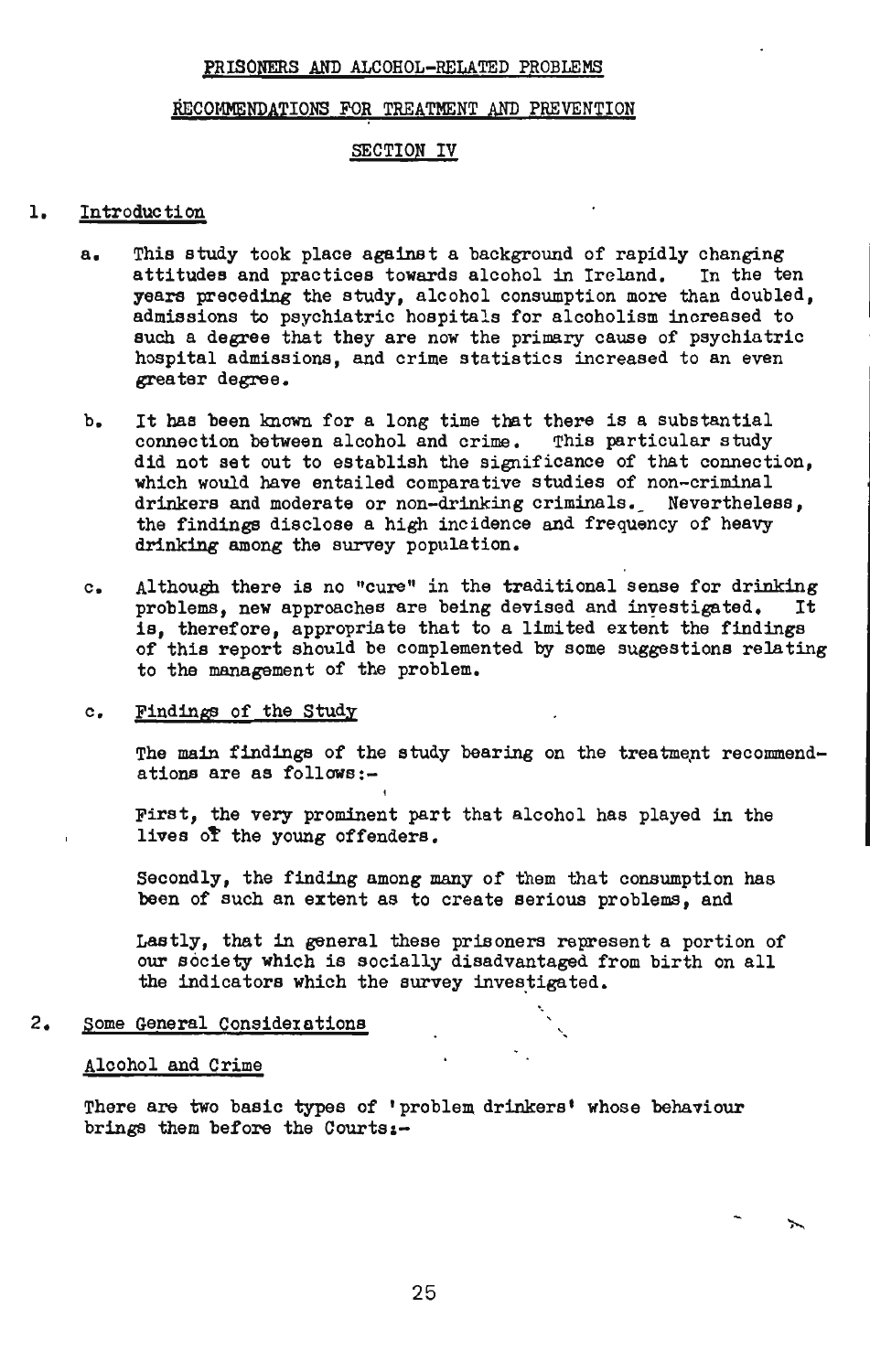- a. The first is the chronic alcoholic who shows ethical deterioration as a symptom of alcoholism. This may lead him into conflict with the law. In clinical practice many patients admit to obtaining money by criminal means; many admit to violence; many have been
	- $\sim$  in prison for such offences. Their criminal activity is out of character and only becomes evident at the stage of chronic alcoholism. If their alcoholism is arrested, they are unlikely to commit ,further offences, but if the alcoholism continues, the offences are likely to be repeated in spite of any punishment received.
- b. The secpnd type *of* alcoholic is the one whose criminal behaviour preceded the alcohol problem. Such behaviour is often perpetuated by alcoholism. It is less certain that stopping the alcoholism prevents the re-occurrence of criminal behaviour, although it seems to be so in some cases.

#### Alcohol Dependence

- a. There are two aspects of alcohol dependence which require treatment, viz., physical dependence and psychological dependence. Physical dependence on alcohol is caused by prolonged exposure to 'alcohol, followed by partial or complete withdrawal. It manifests itself usually in the morning when the level of alcohol manifests itself usually in the morning when the level of alcoho<br>in the blood is low or absent. It is seldom evident more than 11 the biood is iow of absence it is serious evident more than<br>14 days after last taking alcohol. Only one symptom of physical dependence carries a risk to life, delirium tremens, "the horrors", which, if untreated, has a 10% mortality rate. All other symptoms, while unpleasant, carry no risk to life and are selflimiting. Delirium tremens require medical intervention. In clinical practice, less than 2 per cent develop delirium tremens. Many physically dependent alcoholics continue to drink to avoid the uhpleasant withdrawal symptoms. With the exclusion of D.T's, all the other symptoms are easily treated and do not necessarily need detoxification in hospital. Treatment of physical dependence requires only the passive co-operation of the alcoholic and does not require admission to a centre specialising in alcoholism.
- b. Psychological dependence on alcohol occurs when the effects of the continuous or intermittent use of alcohol is felt by the alooholic as necessary to maintain an optimum feeling of wellbeing. Its treatment requiros the active co-operation of the individual.
- c. Although most alcoholics are aware of the serious effect alcohol has had on their lives, the immediacy of the reward from drinking in terms of mood alteration, out-weighs tho dire consequences that usually follow drinking. With abstinence from alcohol, (or any other mood-altering drug), psychological dependence fades slowly over many years, but never entirely disappears from the individual. Physical dependence is always associated with some degree of psychological dependence. Psychological dependence is not always associated with physical dependence, but many with psychological dopendence only will oventually develop physical dependence.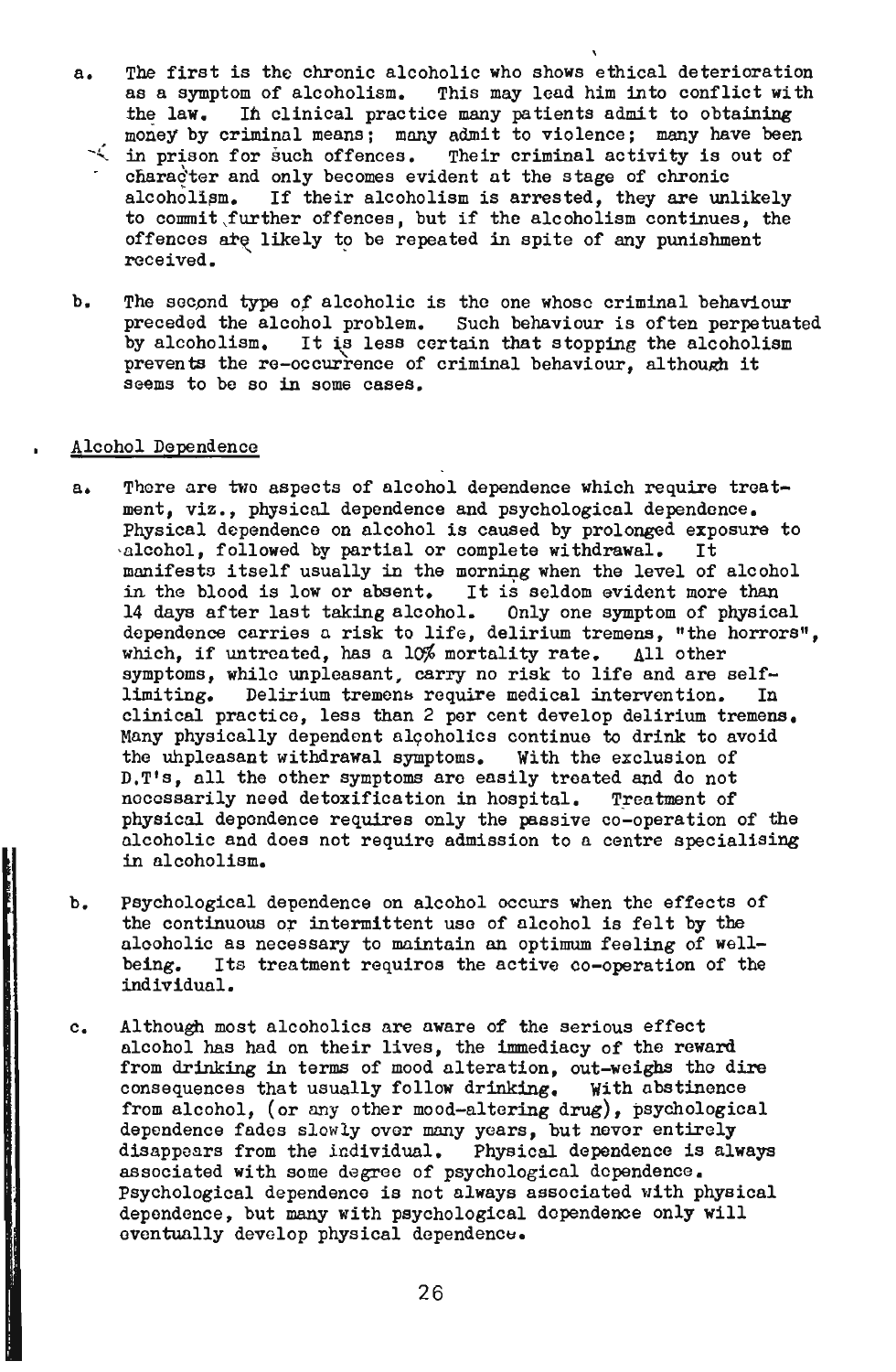d. Psychological dependence is the basic condition which has to be treated.

### 4. Alcohol-rela ted Problems

In consequence of dependence on alcohol of either psychological or physical type, a series of social, personal and familial problems may arise. Thus, a man may drive a car while drunk because of physical Thus, a man may drive a car while drunk because of physical or psychological dependenco. LikeWise, a person having taken a certain amount of alcohol, varying in amount from individual to individual, and in some cases being quite low, may become aggressive and physically violent. This may result in assault and sometimes even homicide. Within the family, a drunken individual may abuse and physically harm his wife and sometimes his children. All of these consequences of excessive alcohol intake may lead to criminal Similarly, alcohol-dependent individuals may commit crimes in pursuit of the means of acquiring alcohol, i.e., larceny, theft, while not actually under the influence of alcohol.

# 5. Alcohol-related problems without dependence

It is equally clear that with some individuals, not dependent on alcohol, a single episode of excessive drinking may result in a serious alcohol-related problems such as serious aggression, drunken driving, or physical assault.

#### TREATMENT

# 6. Identification and Diagnosis

It is essential to the proper treatment of tho individual that his condition is identified and diagnosed. While procedures exist for Courts to refer persons for examination, it is considered that the onus should not be placed solely on the Justice to identify the problem, rather should the full information derived from screening the individual, and diagnosis, be made available to the Courts from the outset.

# 7. The Role of the Courts

- a. The Courts are in an important position to provide for the treatment of alcoholism and alcohol-related probtems in individuals appearing before them. It is usually in the Court that socially dangerous alcohol-related behaviour makes its first public appearance, and where a person must answer
	- for somo conduct that without alcohol might not have occurred.
- b. If it emerges that alcohol has led an individual to crime. whereas if he had not been alcoholic, he would not have offended, then treatment strategies become important.

 $\mathbb{R}$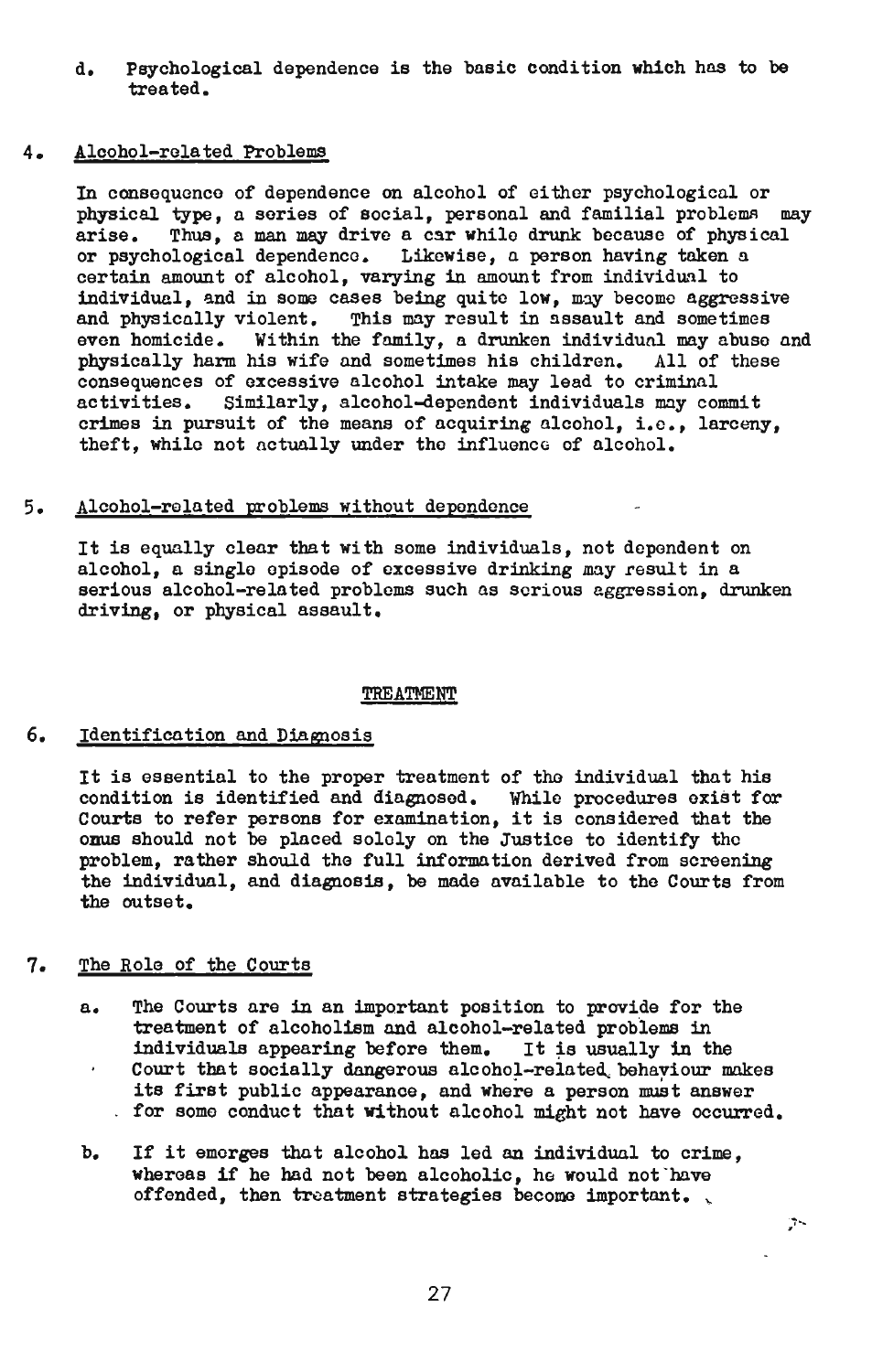7b cont'd. However, they must be seen in the light of the man's total situation. This *is* particularly relevant to a person's Willingness and motivation to accept treatment.

 $\prec$ 

- $c_{\bullet}$  $\lambda$ It seems that fear of imprisonment acts as a strong motivating force coercing the alcoholic into treatment. The Court can coerce him into ceasing drinking by the threat of a prison sentence. The fear of imprisonment is lost once the sentence has actually been served. The alcoholic feels he has paid for his offence, and when he comes out he can resume his drinking not a legal offence in itself. But, because he is an alcohol addict, his pattern of criminal behaviour will repeat itself.
- d. It is not suggested that an alcoholic who is an offender should have an advantage' over the non-alcoholic. but *it is* advised that where probation, remand, or early release from prison would normally apply, it should be used in a constructive way when the offender *is* an alcoholic.

#### 8. Probation

The Courts are in a strong position to coerce the alcoholic into treatment as a condition of probation or day-to-day release from prison, or while on remand. The Court can order the alcoholic offender to attend a clinic every day so that, under medical guidance, he can receive Antabuse daily. Antabuse, (Disulfiram), *is* a substance which, when absorbed, produces an unpleasant sensation when combined with alcohol. Failure to attend would show a lack of co-operation and would be evidence that the Court's instructions were not being followed.

# 9. Offenders Serving Sentences

The *situation is* very different for offenders who are actually *in*  prison. The assessment procedure, of course, must be the same and the identification of the prisoner with an alcohol problem follows the same lines as the man not sent to prison. However, as far as treatment *is* concerned, the situation for the time being *in* relatinn to the serving prisoner must be different. For one thing, motivational and other factors are ,very different. It *is* suggested that two approaches are simultaneously possible to the prisoner:-

- $(i)$  he may undergo an educational and preparatory programme before his release. It is also suggested that his family or spouse be involved *in* this programme,
- (ii) the possibility of parole or day release being based on his co-operation in treatment may be thoroughly explored.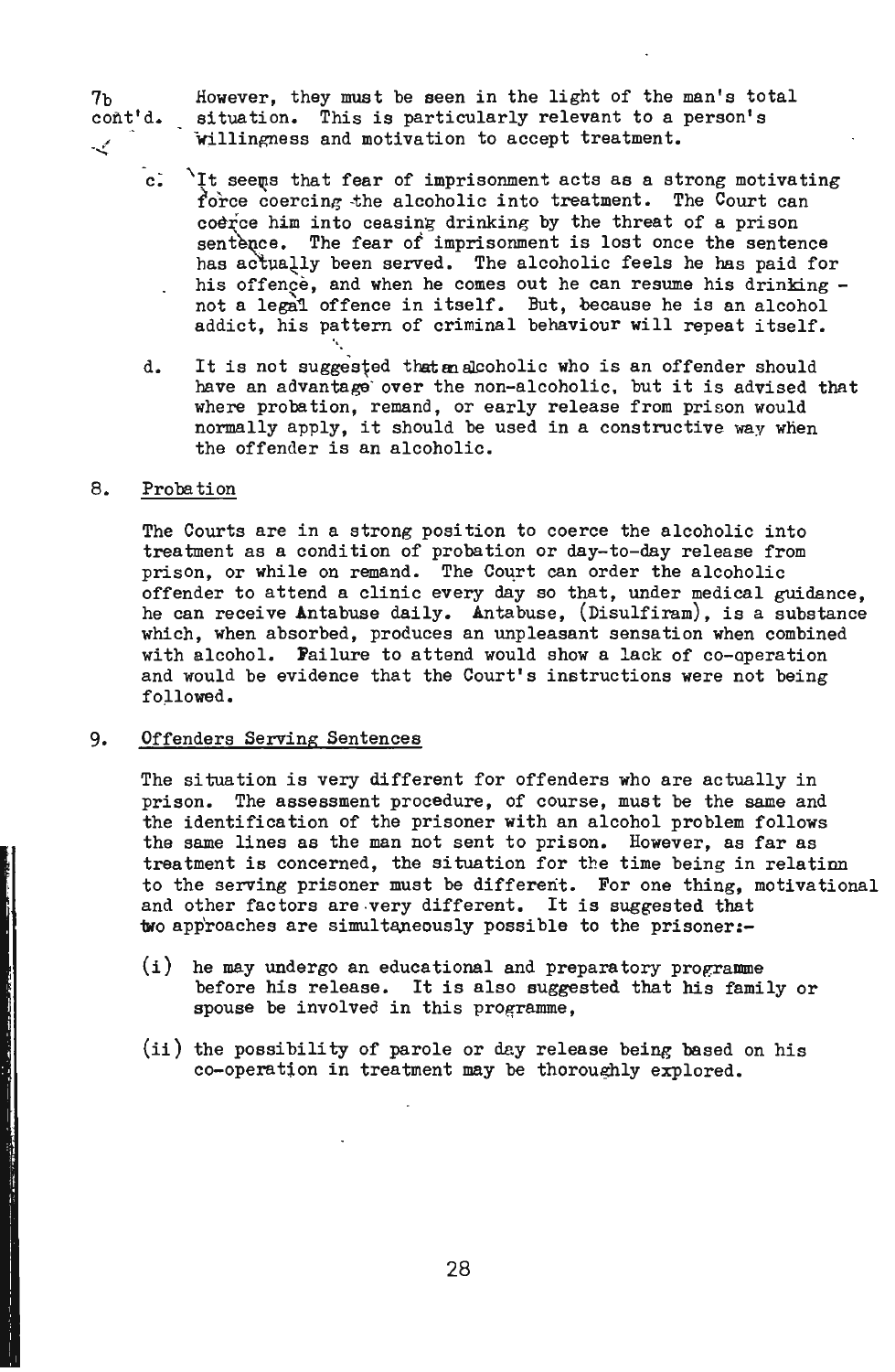#### 10. voluntary Agencies

A number of voluntary agencies provide moral support for alcoholics anxious to recover. Members of Alcoholics Anonymous, in particular, attend hospitals which treat alcoholics and establish a link with the patients, for whon they provide moral support on discharge, nnd assist in therapy and education while in hospital. Such groups could provo very helpful in prison programmes of education, in therapy, and could assist in preventing recidivism.

# **11.** Shelters/hostels

The discharged alcoholic prisoner is at great risk of relapsing and of becoming involved again in crime, unless an aftercare service is provided which would assist in his rehabilitation.

# 12. The Implementation of Treatment

One of the disturbing factors relating to the present situation of the alcoholic offender is the apparent lack of awareness in some cases, by the judiciary, of facts relating to alcohol and alcohol problems. Another is the different approaches of different members of the judiciary to the alcohol problem. Thero is, thus, in the case of any individual offender, a groat element of chance as to his final disposal. Until a unified judicial policy in rolation to the drunken offender eoerges, no real advance along the treatnent front can be rode.

#### 13. Consultative Group

Many individuals and agencies will be involved with persons coning before the Courts in cases where the offences nay be alcohol-related. It would seem nost desirable that their views should be brought together in a consultative group which could advise the Minister for Justice on the proper procedures to be adopted in relation to the alcoholic offender.

# **14.** Prevention

a. The treatnent of itself is of little value without sone discussion as to the possibility of prevention. The facts outlined in the introductory paragraph indicate that young people, who constitute a great majority of offenders, arc drinking considerably nore now than previously. Anong the nany reasons for this phononenon are that young people nowadays havo much noro noney than they had in the past, that alcohol has become relatively nuch cheaper than previously and the outlets for its sale have increased, and that, therefore, the availability of alcohol to young people is now considerably greater than it was. Young, immature males with aggressive tenperanent are, therefore, facilitated, if not actually encouraged, in their use of alcohol by these factors. and are almost certain to increase the rate of aggressive crime.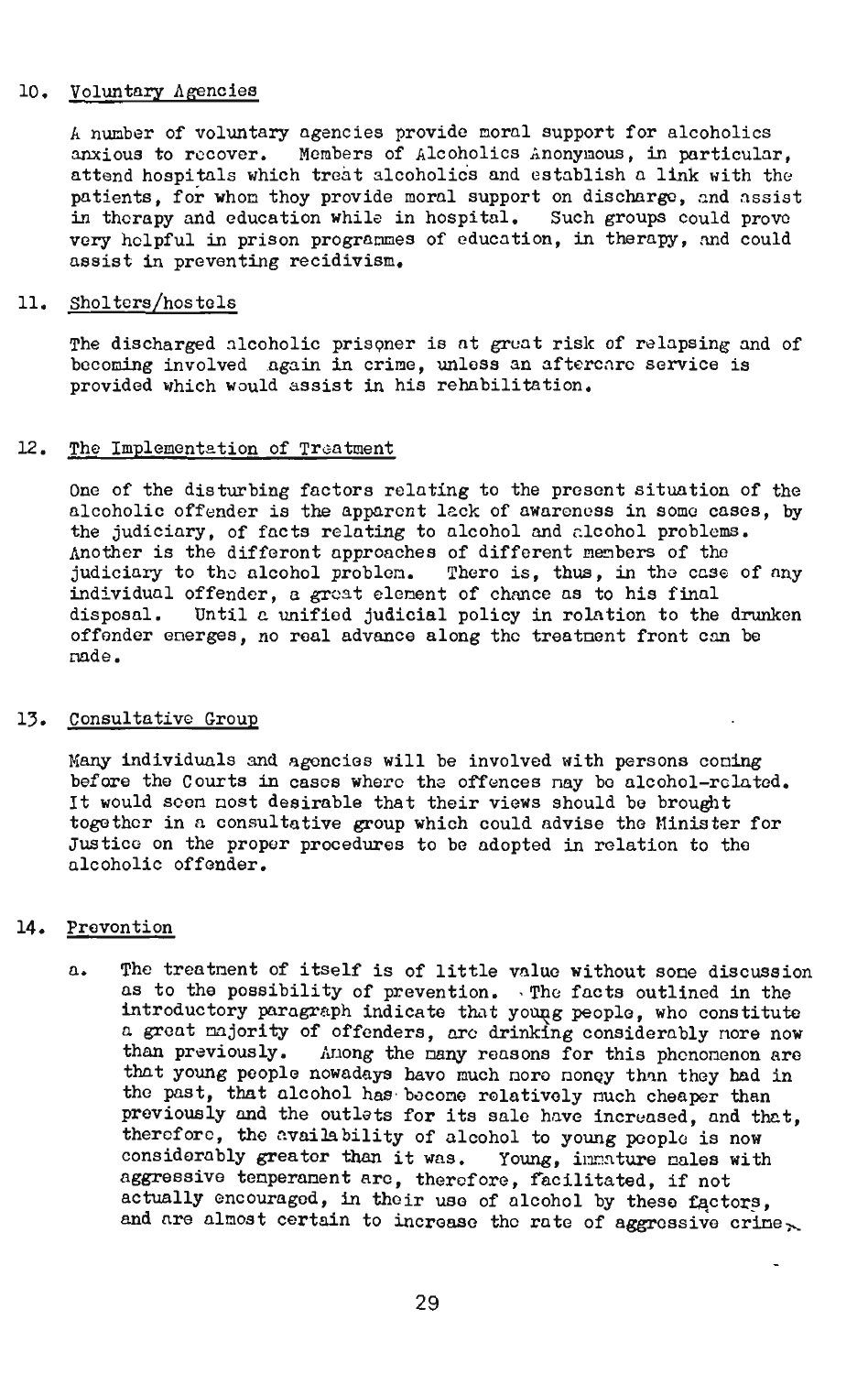148 cont'd.

שה המודר המוכר היה המודר המודר המודר המודר המודר המודר המודר המודר המודר המודר המודר המודר המודר המודר המודר ה<br>המודר המודר המודר המודר המודר המודר המודר המודר המודר המודר המודר המודר המודר המודר המודר המודר המודר המודר המ

among young people. In addition, the evidence from the survey indicated that a great majority of young people below the legal drinking age had no difficulty in obtaining alcohol on licenced premises - whether for consumption on or off the premises.

 $-b.$ While the causation of alcoholism is multi-factorial, the research evidence in this and other countries indicates that the consumption of critical quantities of alcohol is a key factor in the development of both alocholism and problem drinking in the individual.

The consumption of alcohol is influenced significantly by its availability and its price. The increased number of outlets through supermarkets, clubs, discotheoues, exemptions and extensions, have increased its availability. At the same time its cost relative to income is very much less than previously. Alcohol is included in the Cost of Living Index, which is a factor in determining the extent.of wage increases. Thus, there is a reluctance on the part of Government. anxious to keep inflation in check, to impose budgetary increases which are inevitably compensated for in subsequent wage increases.

- c. The following specific findings indicate:-
	- $(i)$  the prevalence of underage drinkin $\dot{r}$  in on-lizensed premises,
	- $(ii)$ the availability of alcohol to people of 15 years in off-licensed premises,
	- $(iii)$ the lack of formal education beyond primary school,
	- $(iv)$ recidivism,
	- (v) the high rate and frequency of alcohol consumption.

# FINDINGS

- $(i)$  Finding  $51$ : indicated that some  $7\%$  of the respondents took their first drink before they reached age 17 years.
- (ii) Finding 53: Almost 45% took their first drink in a public house.
- $(iii)$ Finding  $61$ : More than 50% reported that they were drinking regularly before age 18.
- (iv) Finding 53: Almost 31<sup>%</sup> reported having their first drink in open spaces.

 $(v)$  Finding 42: Over 65% left school at or before age 14 years, after which they were not further involved in formal education.

 $(vi)$  Finding 48: 87% had previous convictions, 65% had previously served sentences, 56% had. been in places of detention by age 21 years.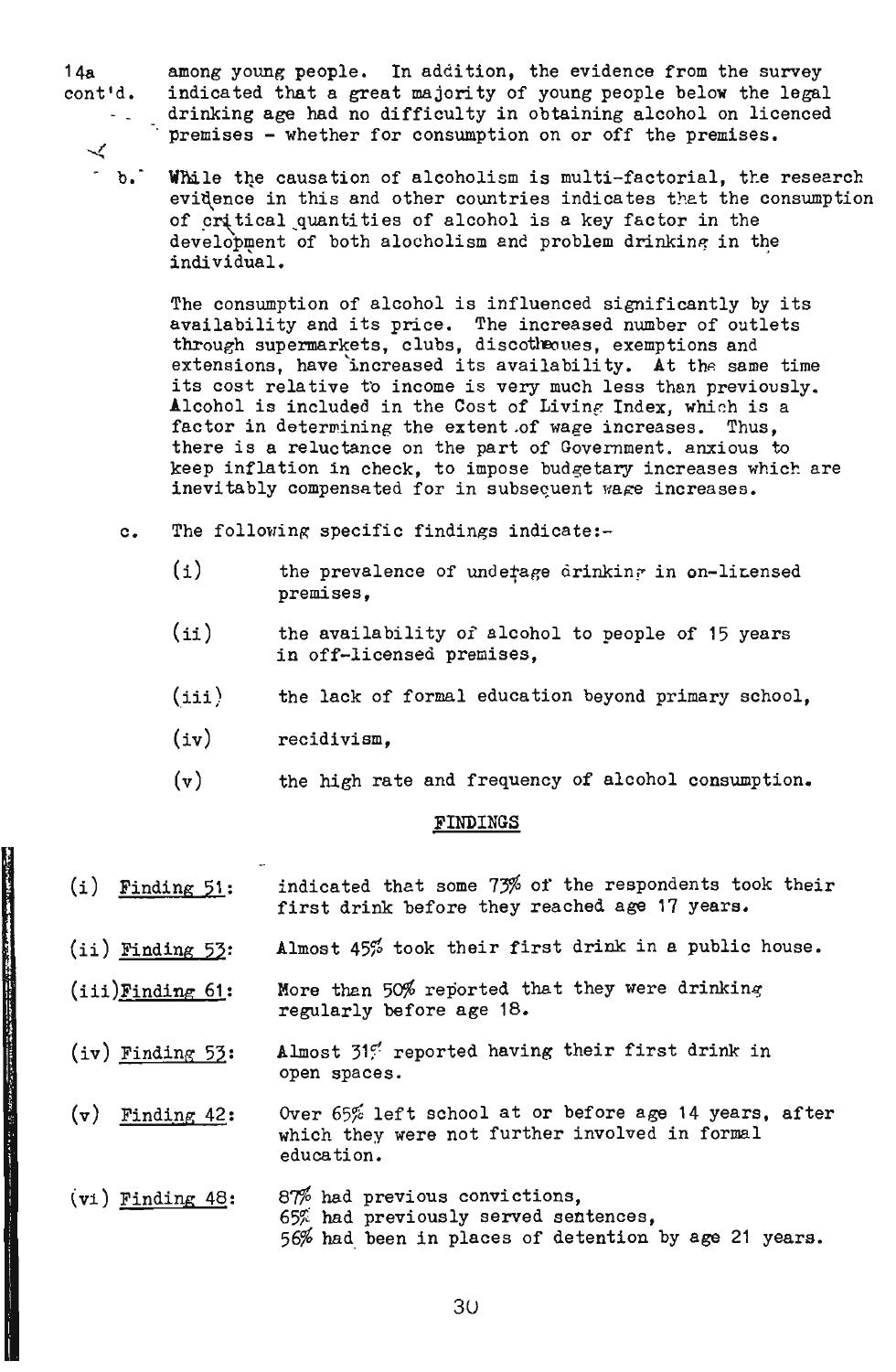- $(vii)$  Finding 64: Almost 74% reported intake greater than 15 c/l of absolute alcohol at a normal sitting, while almost 90% reported consumption in excess of 15 c/l of absolute alcohol when they would take their maximum amount.
- $(viii)$ Finding  $65:$ A high level of frequency of drinking was reported. Almost 96% drank at least once per week or more often, while something over 25% drank at least once a day or more often.

Arising from these general considerations, the Directors of the Project submit the following specific recommendations.

#### SPECIFIC RECOMMENDATIONS

#### $1.$ Advisory Committee - Para. 13 General Considerations

That a Standing Committee be established to advise the Minister for Justice on the proper procedures to be adopted in relation to the alcoholic offender.

The composition of this body should include the judiciary, departmental officers, the Garda, Prison Welfare Officers, the Probation Service. and a psychiatrist with considerable specialist experience in alcoholic and alcohol-related problems, particularly among that stratum of society which appears rost often before the Courts.

The role of this body should be to advise the Minister for Justice on national policy in relation to the problem; to determine the screening and diagnostic procedures which should be employed: to design a programme of education suitable for all those who have to deal with prisoners from the time of arrest until they are released from prison. 7,8

#### Unified Judicial Approach - Para. 12 General Considerations  $2.$

That the appropriate judicial machinery be used to encourage a unified judicial approach to the problem throughout the State.

#### 3. Identification and diagnosis - Para. 6 General Considerations.

The law enforcement agencies which, in the first instance, involves the Gardaí should be educated on alcoholism and alcohol-related programmes at least to the point where they may be able to alert the authorities to the possibility of any crime being alcohol-related.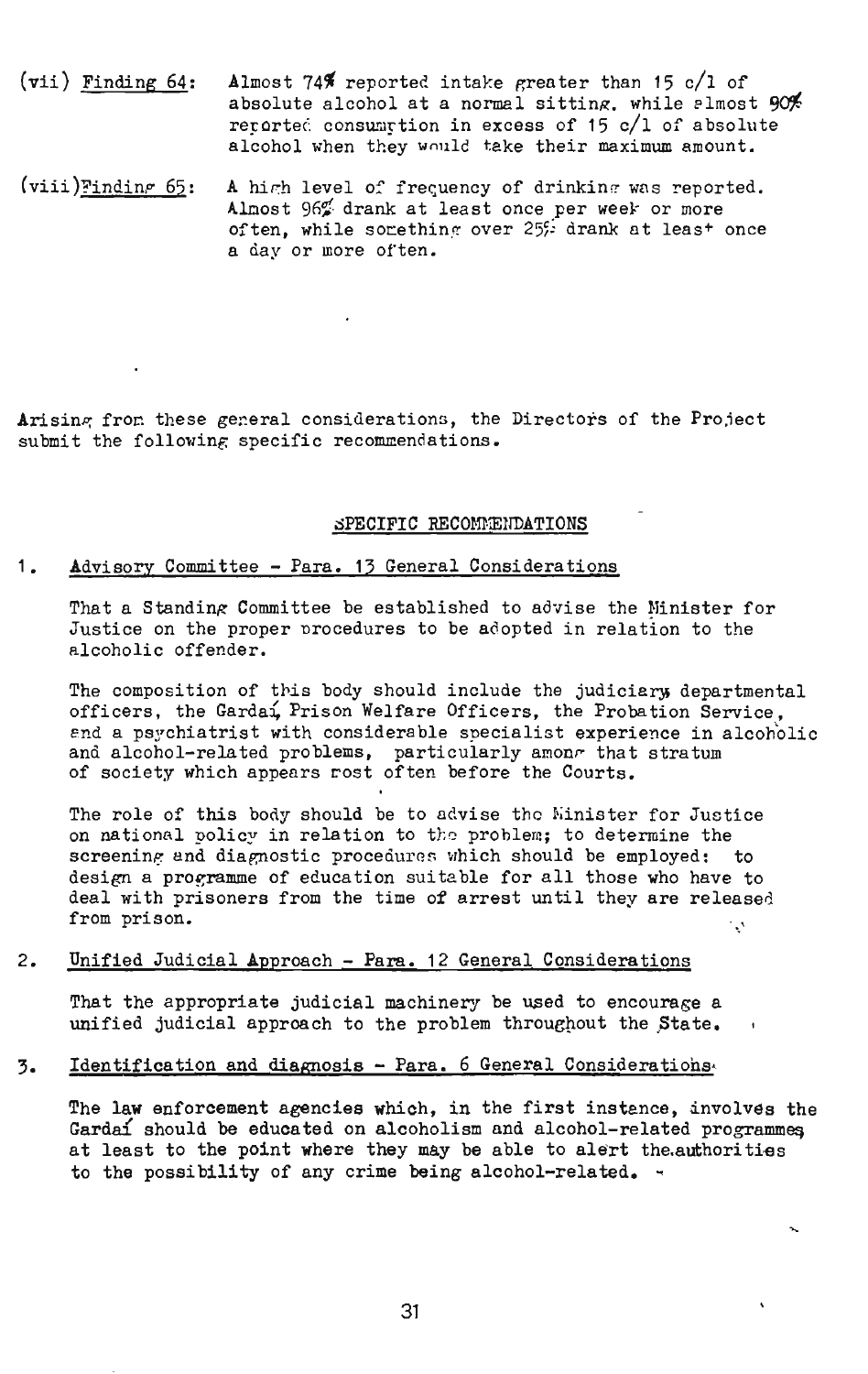Following such action, a sinple screening device, (many are available, one can be devised), may then be applied by a suitable person. i.e.. a Volfare Officer trained in its use and familiar with alcohol problems.

A positive finding in the screening process should lead to factfinding as 'to the extent of the individual's alcohol, familial and social problems. A full psychiatric examination should follow.

All of this information should be available to the Courts to allow of a balanced and realistic assessment of the accused's crininality and the role of alcohol in both his life and his crino.

# 4. Additional powers - Para. 7 General Considerations

Courts should be empowered by way of additions, and not in substitution of existing powers, to:-

- (a) refer any person found guilty of an offence, but before imposition of sentence or penalty, to a competent source for diagnosis and assessment in regard to alcoholism and problem drinking, and for this purpose the remand to be in custody or on bail, or
- (b) refer such persons who are found to be problem drinkers or alcoholics to a Court Educational Programme on the lines of that operated by the Washington County Project, Stillwater, Minnosota, which is suitable for persons remanded on bail, (details of the Project are set out in Annex 1), and
- (c) in' tho case of chronic alcoholics whose criminality could be said to be symptomatic of their alcoholism, and who show no evidence of basic or pre-morbid psychopatic behaviour, but whose drinking results from a loss of control as opposed to undisciplined drinking, should be able to refer such persons to the treatment centre which carried out the diagnosis and assessment of the individual concerned.

#### 5. Policy of Treatment - Para. 8 General Considerations

والمتعاون والمستحيلات والمتوافق والمتحدث والمسترات والمتحدث والمستحدث والمستحدث والمستحدث والمستحدث

Where probation or day-to-day release from prison are used as means of notivating alcoholics to treatment, it is recomnended:-

- (a) the period of probation be closely supervised, i.e., failure to carry out treatment will bring the alcoholio before the Court,
- $(b)$  the sanction of imprisonment is seen to bo genuine, and
- (c) any programme for dealing with the alcoholic offender must be applied universally and not in the haphazard manner at present in practice.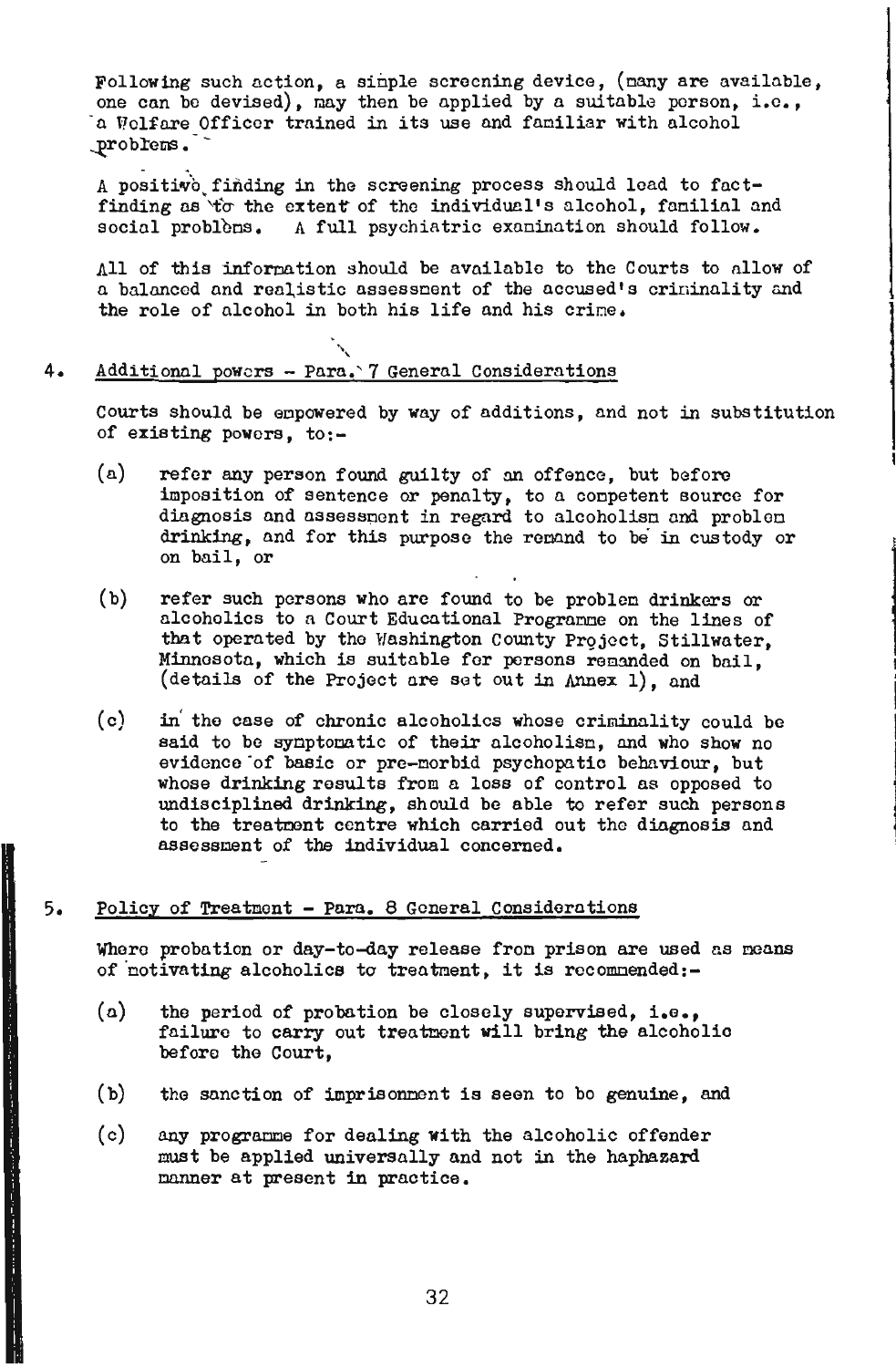# 6. Operation of Court Programmes - Para. 8 General Considerations

Court programmes should be operated for the benefit of the Courts by:-

- $(a)$ Welfare or Probation Officers, or
- $(b)$ Voluntary agencies using lay alcoholisn counsellors supported and supervised by nedical personnel,
- (c) Lay counsellors specially recruited,
- (d) Health Board personnel,. or
- (e) A combination of these.

# 7. Prison/Detention Centre Programme - Para. 9 General Considerations

Educational progracmes on alcohol, problen drinking and alcoholisn, should be provided in each prison, place of detention, educational and corrective establishment. The programme should be applicable to persons committed on remand and on sontence.

In view of the rapid turn-over of short-stay prisoners, the programme should be intensive and demanding. The content of the programme should be determined after consultation with educntional psychologists, welfare staff, visiting psychiatrists, and I.N.C.A.

## 8. Adnission of Voluntary Helping Agencies -Para. 10 General Considerations

Where security and disciplinary procedures within the prison system permit, the introduction of selected and well-notivated personnel from voluntary agencies, (who would provide variety in educational activity), should be considered. Such persons have the potential to provide should be considered. Such persons have the potential to provide . Such persons have the potential to

# 9. Shelter/Hostels - Para. 11 General Considerations

Consideration should be given to providing increased financial assistance to voluntary agencies who provide shelter for homeless or skid-row alcoholics, such as the Simon Community, Shelter Referral, and the Salvation Army.

The Salvation Army, Simon Community and Sholter Referral should be encouraged to provide accommodation for homeless and skid-row porsons discharged from prison. Alternatively, the State should provide night shelter and day hostel facilities for such persons. Social Welfare benefits payable to the individuals concerned should be paid to these agencies, who would be required to provide pocket noncy for those in their care.

∼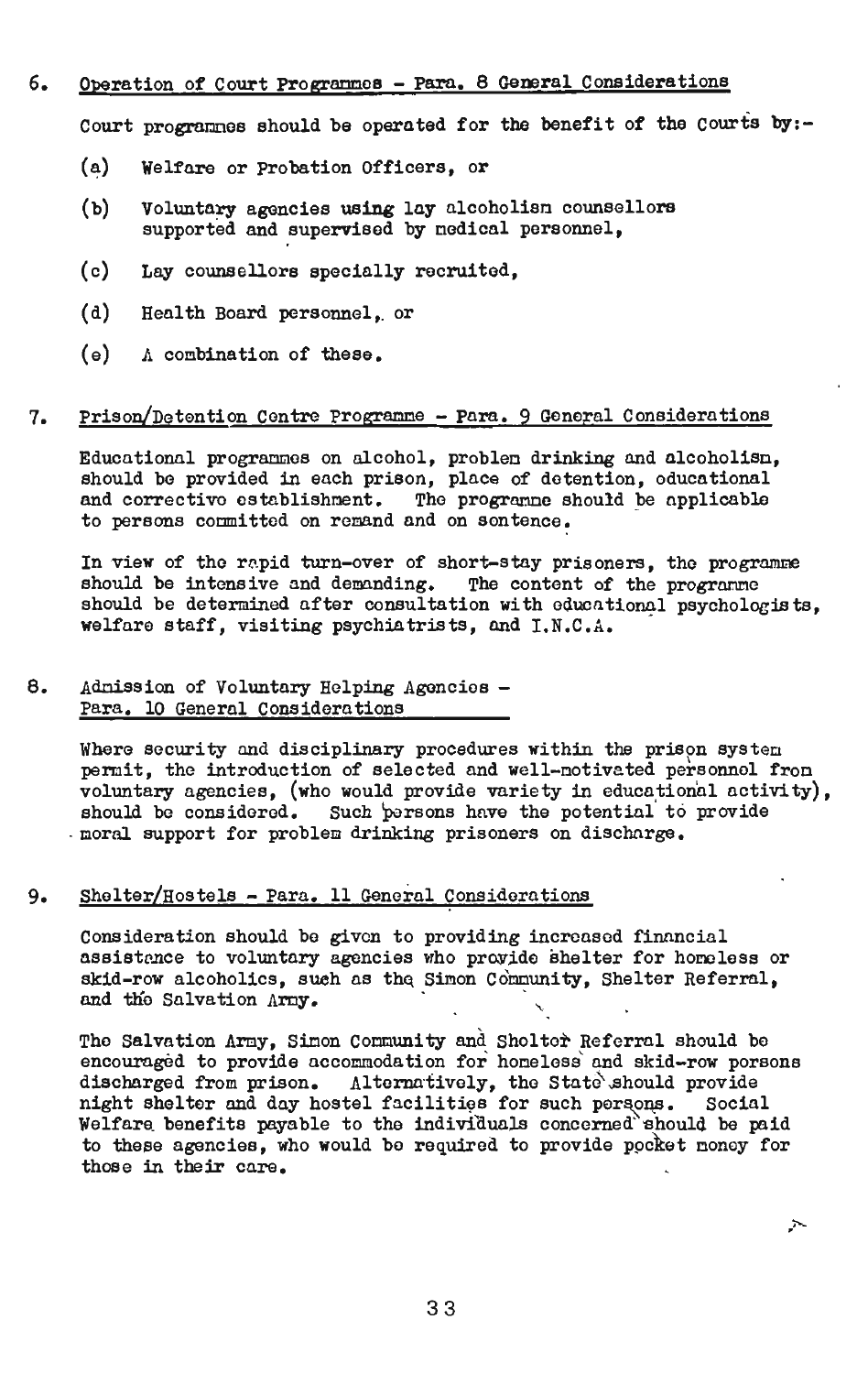that the licensing laws be amended as follows:-

- کی
- a.  $\theta$ , the law, (s.10 Intoxicating Liquor (General) Act 1924), which makes it an offence for a licence holder "knowingly" to "supply" or to allow any person to supply to a young person under the age of eighteen for consumption by that person on the premises of the licence holder, be amended so as to impose a strict liability on the licence holder in the event of a supply of intoxicating liquor to a young person under eighteen years. ,
- b. the law in relation to sales of intoxicating liquor for consumption off the promises, (s.ll Intoxicating Liquor (General) Act 1924), be amended by abolishing the exception made in favour of sales to young persons over fifteen years.
- c. there should be stricter control in the granting of extensions and excrptions and the issue of licences to clubs and discoteques, which are the main outlets for late night drinking.
- d. A critical review should be undertaken of the licensing laws with particular reference to the variety and overall growth in the number of outlets for tho sale of intoxicating liquor.
- e. The level of fines for breaches of the Intoxicating Liquor Laws should be increased in line with inflation.

# 11. Financial

It is recommended that expenditure on alcoholic beverages should be removed from the Cost of Living Index, and thus leave the Government of the time free to impose such additional duties as are deemed necessary in the interests of good health and economy.

# 12. Education

- a. In view of the fact that a high proportion of young persons finish their formal education in primary school, a curriculum of health education, including alcohol, should be incorporated in the syllabus of primary schools  $-$  teachers to be trained to inpart this knowledge. Such a curriculum suitable to the Such a curriculum suitable to the different age groups should be drawn up by educational psychologists and the Health Education Bureau in conjunction with the I.N.T.O. and I.N.C.A.
- b. In addition, all educational establislments and/or places of detention for young persons should have a formal programme of hoalth education, including alcohol, in the curriculum.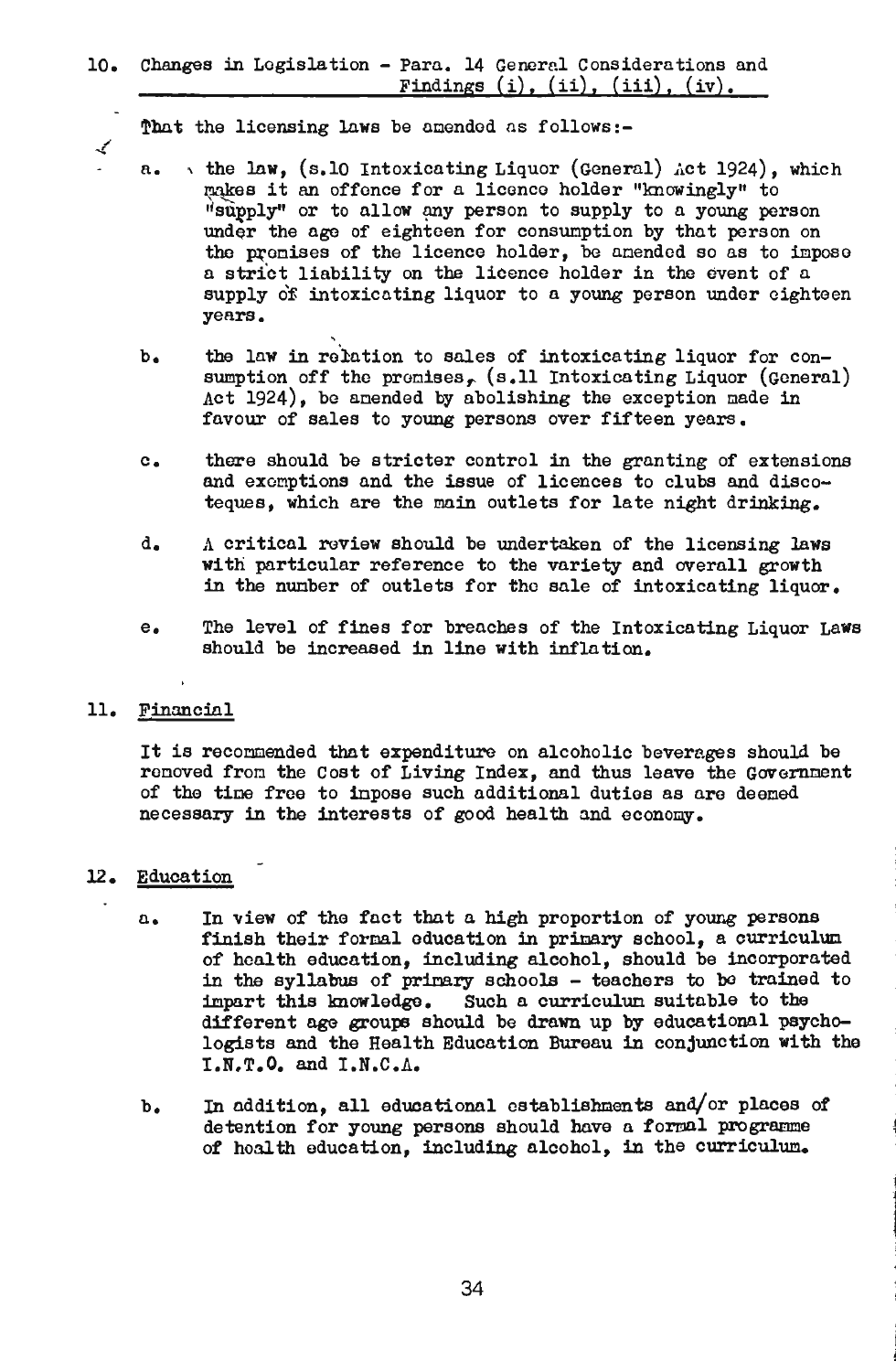$12<sub>b</sub>$ The curriculum should be suitable for the different age cont'd. groups and should be drawn up by educational psychologists and the Health Education Bureau in conjunction with the Welfare section of the Department of Justice and I.N.C.A.

Dated:

3rd July, 1978.

R. D. Stevenson.

Joint Project Directors:

D. Walsh.

Director I.N.C.A.:

J. Adams.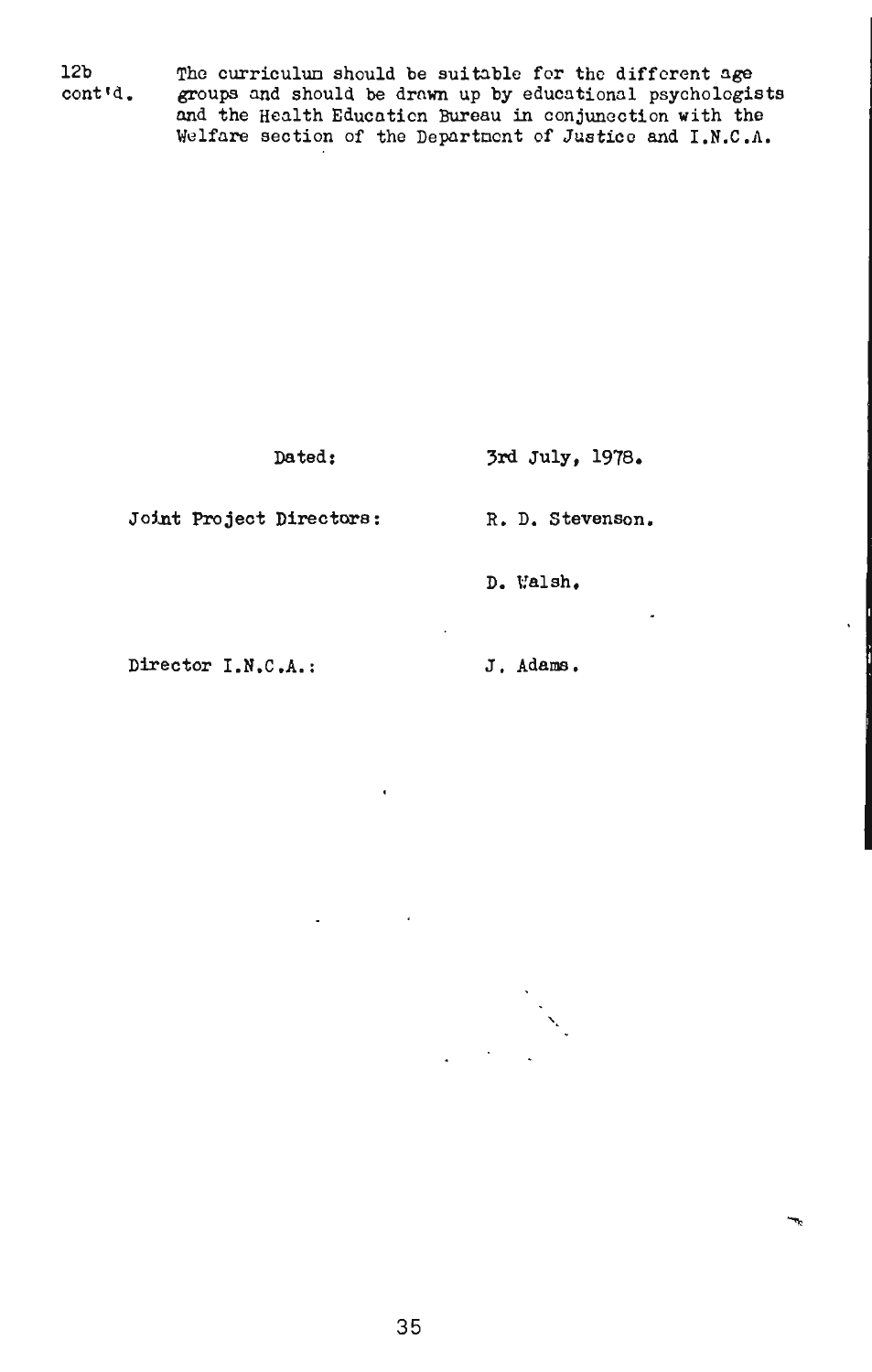**In the company's company's company's** 

# OUTLINE OF COURT EDUCATIONAL PROGRAMME

'.

The Project is a programme of education, prevention and treatnent for any person, be he an dlcoholic, a problem drinker, or a social drinker, who was convicted of some alcohol-related offence and was assigned by the Court.

The Project consists of twelve sessions, two nights a week, two and onehalf hours a night for six weeks.

For purposes of explanation, the Project may be viewed as a three phased programme, but in practice, the phases intermingle and merge with each other.

In Phase I the programme has an educational orientation where general information is imported on alcohol and how it affects the hunan body in its physical and psychological aspects.

The broad educational focus acconmodates the fact that not all students attending the Project are alcoholic. The focus on this phase will disclose that if drinking is followed by trouble and the cycle repeats itself, (after a conviction for drunk driving, one drinks and drives again regardless of the risk), then alcoholism could be evidenced.

In Phase II the focus is narrowed from general topics such as alcohol and health to what alcohol is doing or could do to you given a certain set of physical and psychological circunstances. The sessions demonstrate that alCOholism can happen to anyone and that by continuing to drink critical quantities, the risk is increased.

In Phase III the offender is given the opportunity to see how it affects the relationships with his spouse, girl or boy friend, his job and the conmunity. These sessions give the student the opportunity to close tho discrepancies between reality and the student's perception of reality relative to his drinking, his reasons or excuses for drinkine, and the results or consequences of drinking. The sequence of drinking followed by any trouble followed by drinking would be utilised as the dofinition of dependency on alcohol.

Throughout all of tho sessions it is emphasised that the student may not be aware of his problem with drinking: that the Project should give him awareness of those problecs and with that resultant awareness, he has the responsibility to do something about them.

Finally, the Project will demonstrate to the student how to do something about those alcohol-related problems.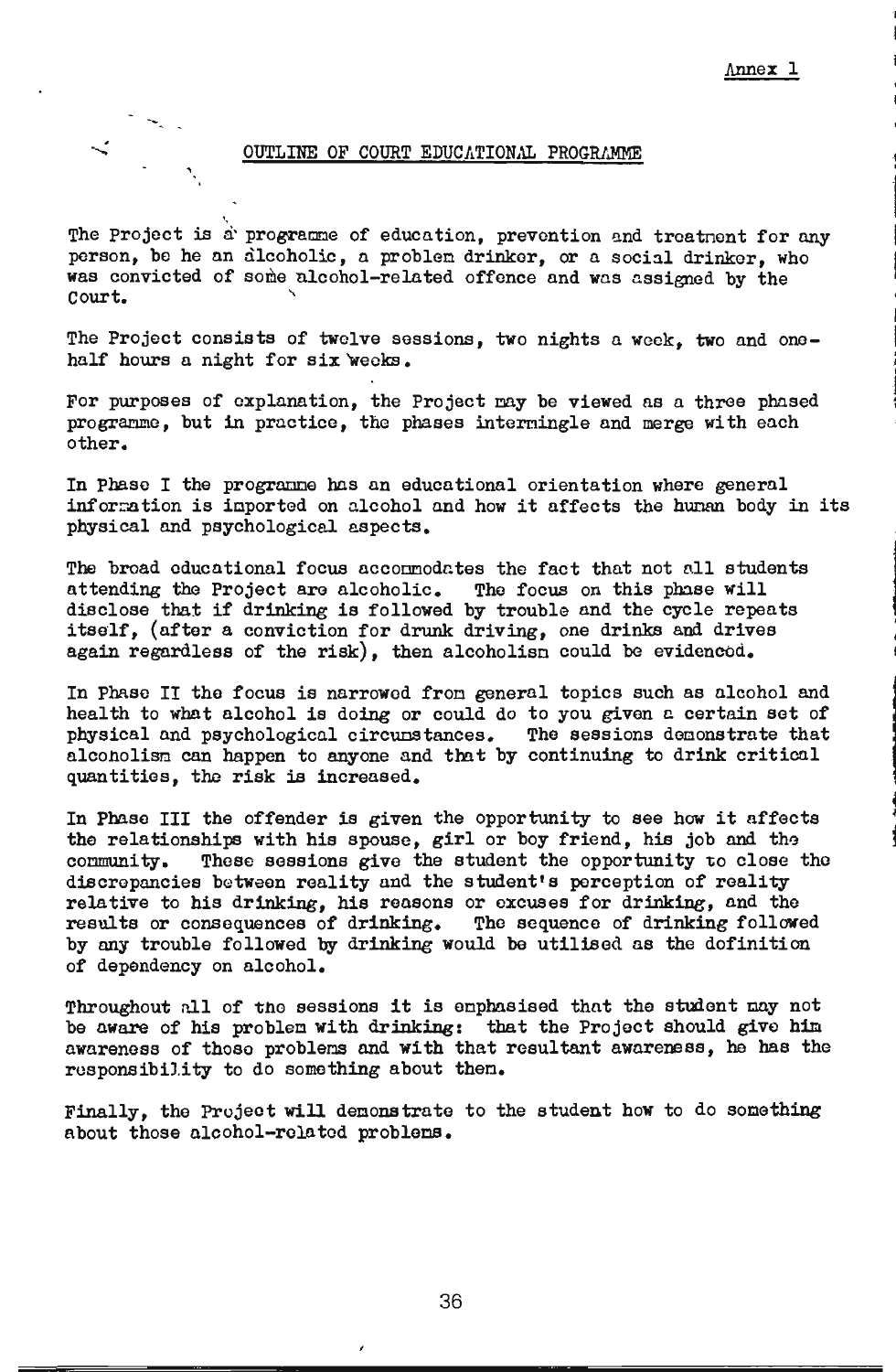# Rules and Regulations

÷,

Attendance is mandatory for persons participating under a Court Order, and attendance will be taken and reported to the Court for each session. Students must be present for the entire time period of each session,  $(7.00 - 9.30 \text{ p.m.})$ , with no late arrivals or early departures.

Absences are not permitted except in cases of extreme emergency. Any unexcused absence is grounds for innediate termination from the Project and results in further appearance in Court.

Any student nissing nore thun two sessions, even though tho sessions are excused, will be expected to start the programme again and go through the entire 12 session sequence.

 $A$  student may be terminated, (expelled), from the Project, with notification to the Court that he or she has failed to meet the terns of the Court Order for the following reasons:-

- (0) any unexcused absences,
- (b) failure to report sober or with manifest signs of chemical use.
- (c) involvement in any further legal offence related to alcohol, or other checicals during the period of the Project participa tion,
- (d) failure to co-operate with the Project prcgracne, including any conduct not conducive to the orderly operation of thc Project.